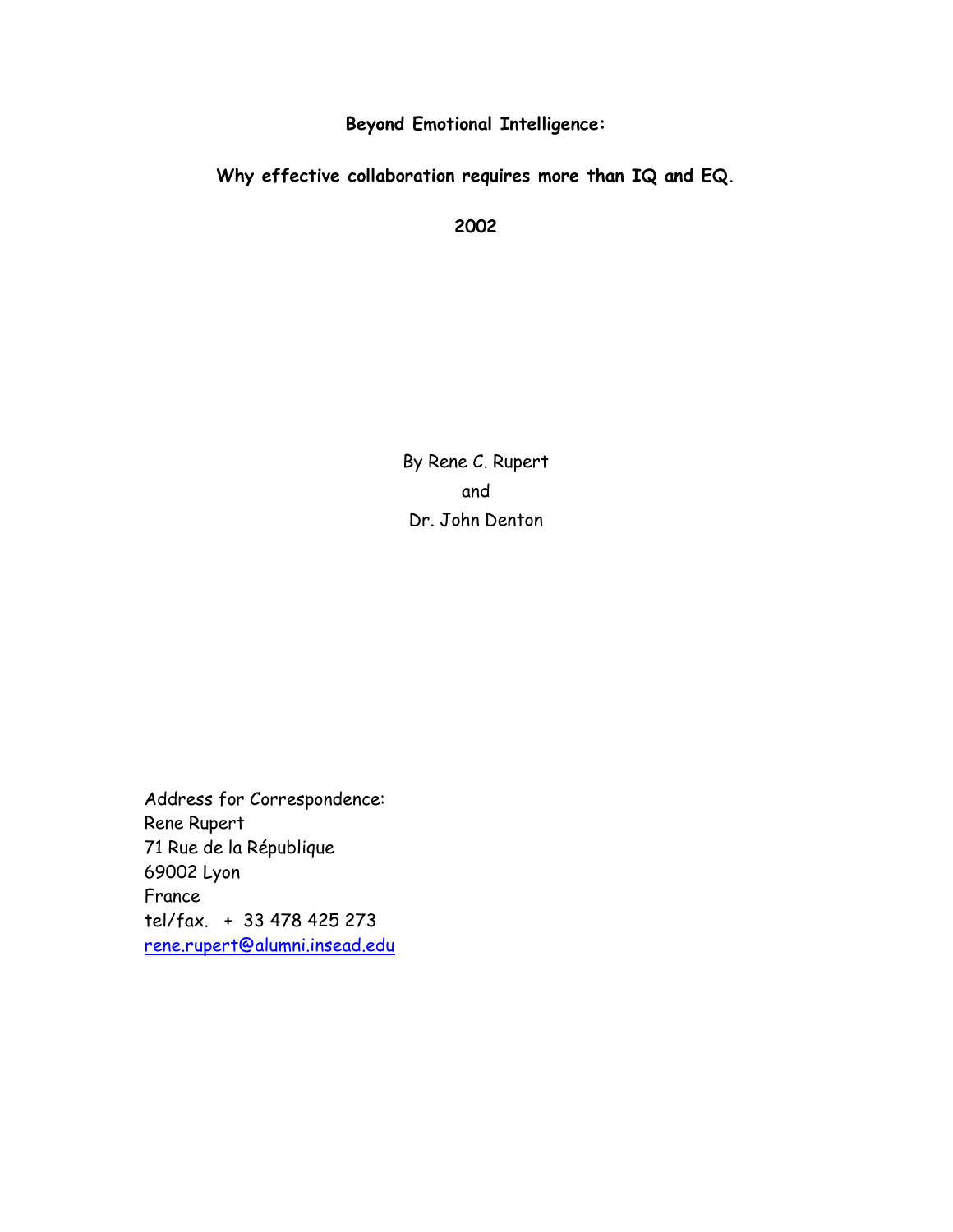Beyond Emotional Intelligence: Why effective collaboration requires more than IQ and EQ.

## **Introduction**

You've hired lots of great people with high IQs and all the competencies required for your business. What's more, you've also looked into their emotional intelligence and found that your staff also have the high EQs that you know are necessary for success in your increasingly complex business. So why aren't they performing as expected? What else do you need? What's the missing factor? In this article we will briefly review traditional determinants of performance such as competencies and qualifications, as well as more recent concepts such as emotional intelligence. More importantly, however, we will introduce the concept of global mental disposition – the vital missing factor in many businesses which is critical for success in situations demanding a highly collaborative approach. Global mental disposition can be defined as the motivation of employees to involve themselves in the projects of the company, and the will to share knowledge and opportunity in order to address the complex issues they face. This is a simple definition, but as we will explain later in this article, global mental disposition depends on the effective alignment of employees' expectations of their work, their perceptions, and the level of complexity with which they have to deal.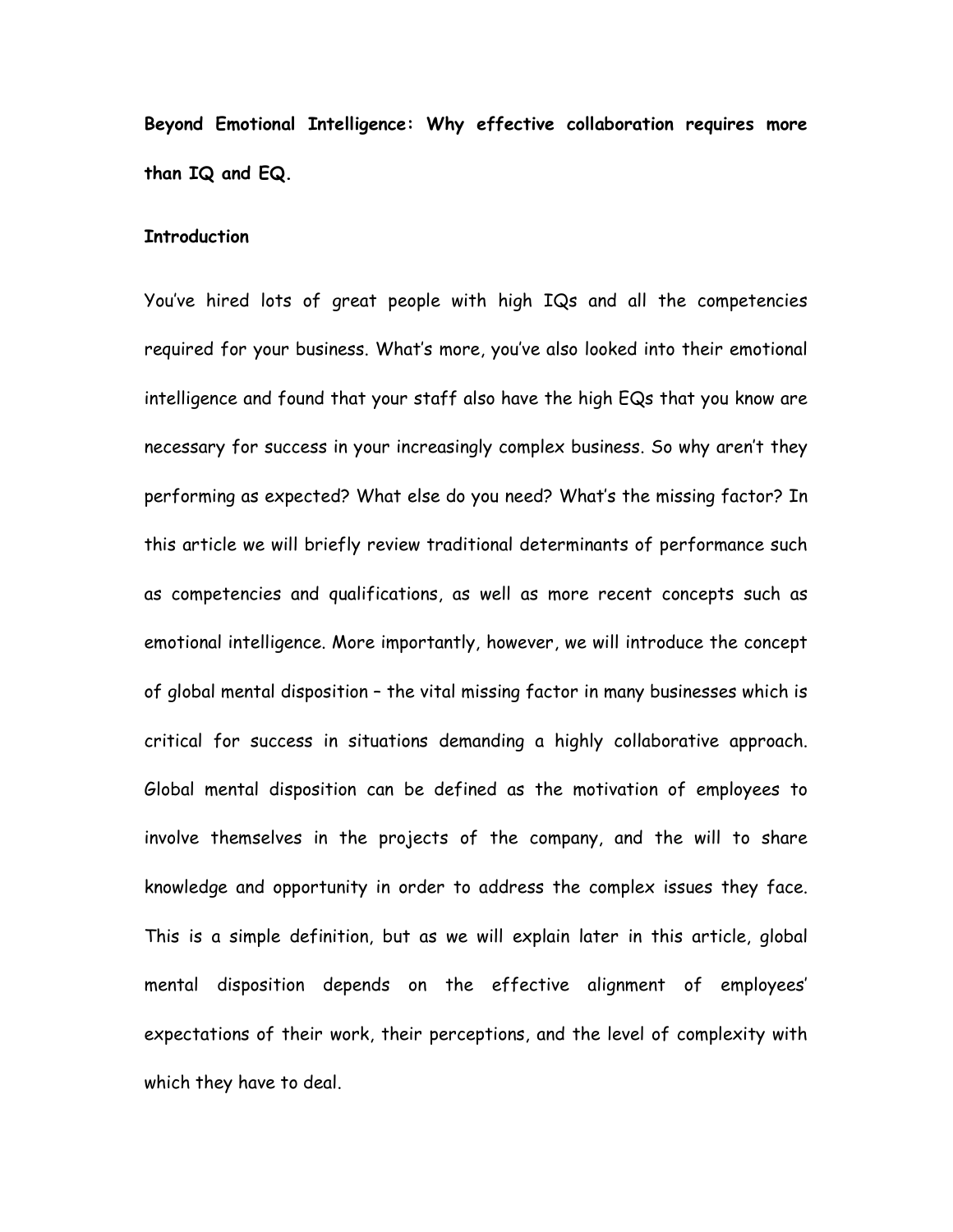#### Article Schema

We begin by offering an overview of the global business environment and the increasing levels of complexity faced by modern organisations. Then we will give a detailed definition of human capital, including the concept of global mental disposition. This will be followed by an examination of four business processes: (1) routine, transactional processes; (2) expert processes; (3) co-ordinated, integrated processes; and (4) collaborative processes.

We will then link our model of human capital to these four processes to show that different types of business processes require different types of human capital. Based on this we will show that there is an important part of human capital, namely global mental disposition, that is often omitted from analysis of complex, collaborative situations such as acquisitions, mergers, or major change projects.

Having described global mental disposition and its importance in a range of situations, we describe a new tool that we have developed to measure this important element of human capital. By using a clear and effective procedure, we can measure the key indicators that help to determine the likely level of effective collaboration within a group of people. Further we will analyse the possible applications of the tool and evaluate the usefulness of the potential recommendations that can flow from use of this tool.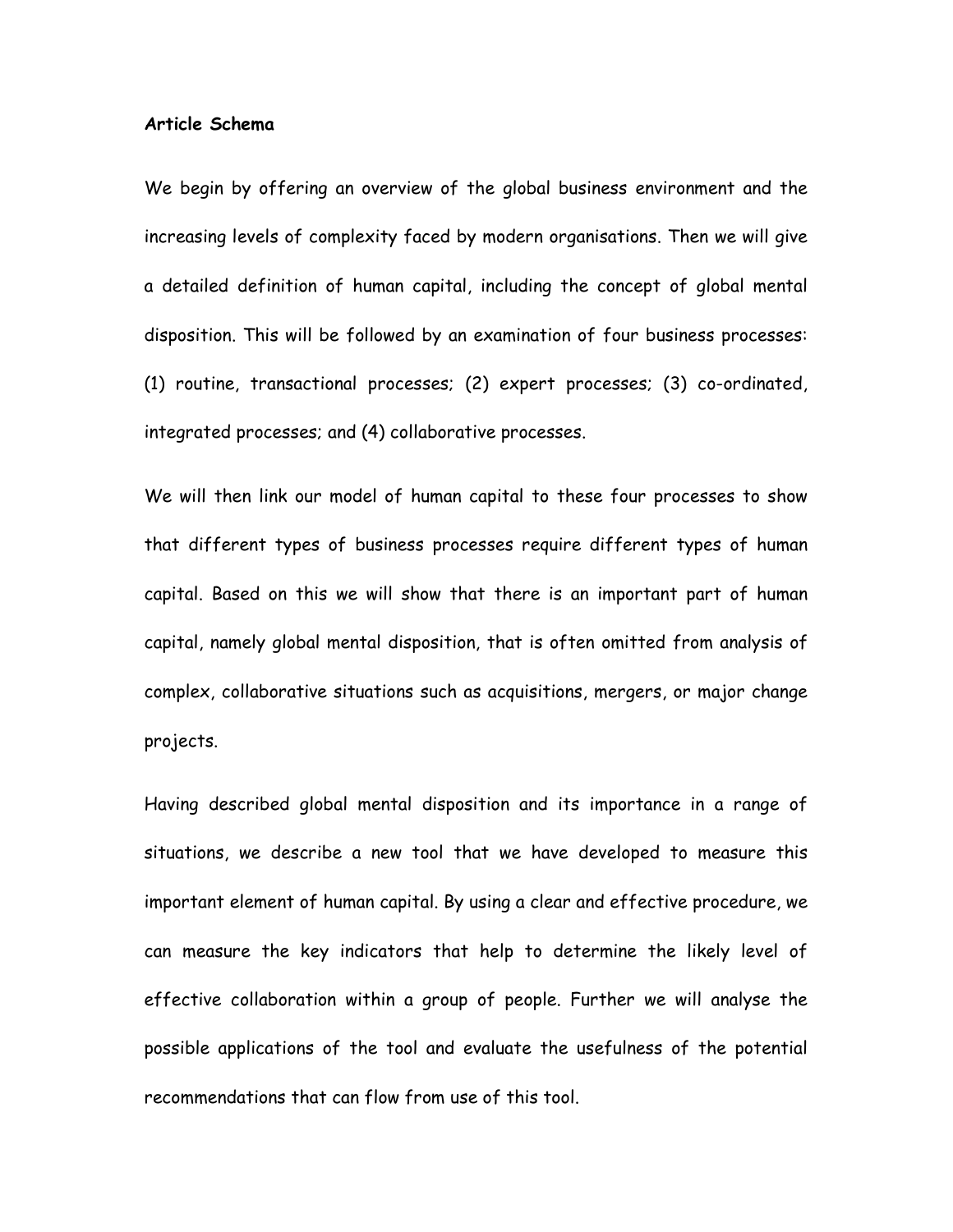## Background – The Global Business Environment

The background to the need to go 'beyond EQ' in order to achieve effective collaboration is a radically altered business environment. The experience of ever fiercer competition and greater complexity has become a way of life for many businesses and a recurring theme in the management literature for more than a decade. Kanter (1989) concludes that winning in the new 'Corporate Olympics' requires: "faster action, more creative manoeuvring, more flexibility, and closer partnerships with employees and customers than was typical in the traditional corporate bureaucracy. It requires more agile, limber management that pursues opportunity without being bogged down by cumbersome structures or weighty procedures that impede action. Corporate giants, in short, must learn to dance." Kanter's thesis has proved compelling for many business leaders because it resonates so strongly with their own experience. In "To Come of Age: the antecedents of organisational learning", Harvey and Denton (2000) identify a number of powerful forces, which they call antecedents, which together have led to fundamental changes in the nature of the business environment. These six antecedents are: the shift in the relative importance of factors of production away from capital towards labour, particularly intellectual labour; the ever more rapid pace of change in the business environment; widespread acceptance of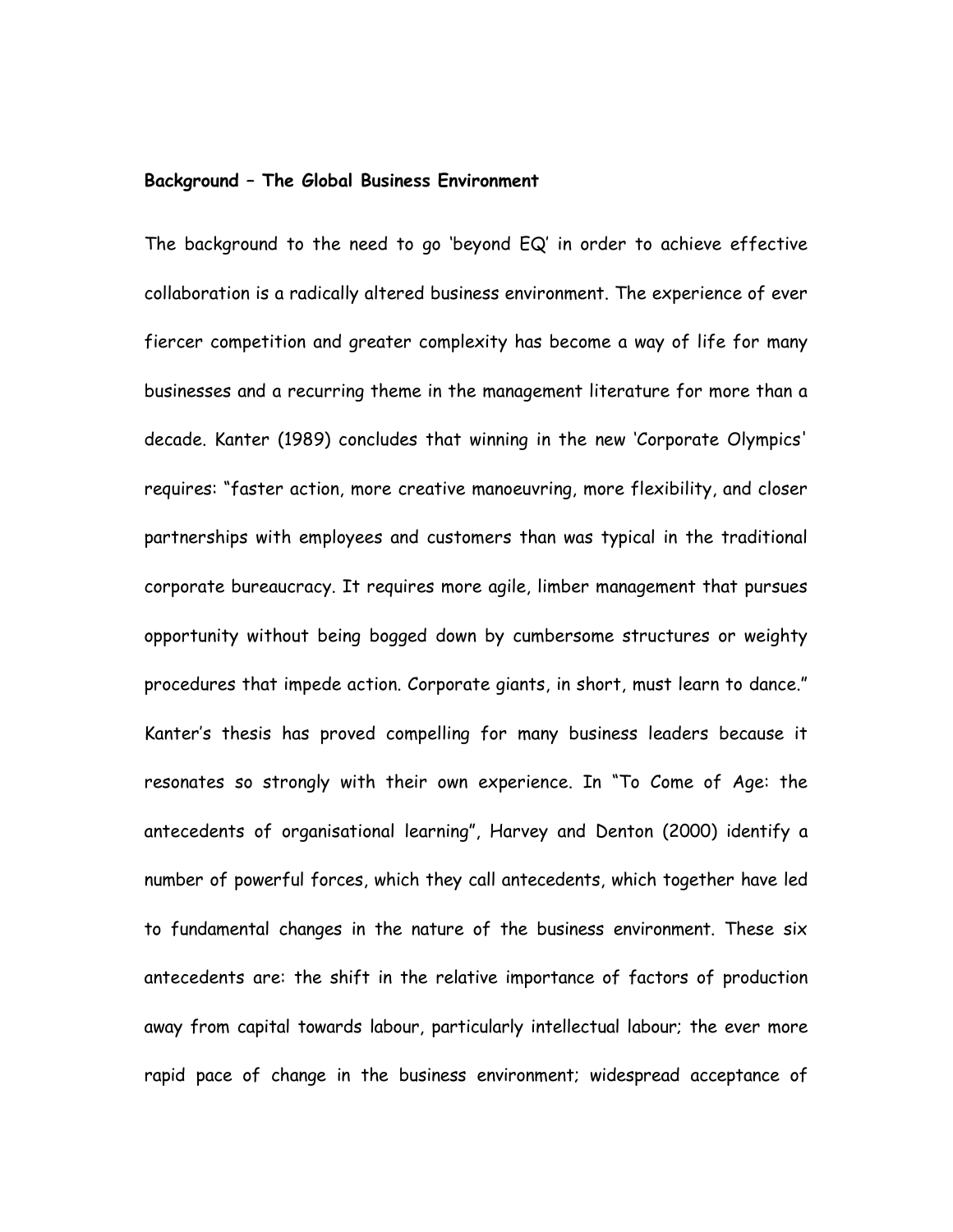knowledge as a prime source of competitive advantage; the greater demands being placed on all businesses by customers; increasing dissatisfaction, among managers and employees, with the traditional, command-and-control, management paradigm; and the intensely competitive nature of global business. Similarly, Denton (1998) argues that, although pace of change has long been a critical business issue, there is now a major confluence of forces which contribute to the intensified environmental complexity that faces modern, global businesses.

The rapid pace of change and how to manage it has probably generated as much interest as any management issue in the last ten or fifteen years. Few subjects have attracted as much academic attention, and following a survey of approximately 12,000 managers from 25 countries, Kanter (1991) concluded that change has become an integral and accepted part of corporate life (see also Kanter, 1983). Eccles et al (1992, p. 23) argue that "perhaps the most persistent rhetorical theme - and one that has reached the most giddy heights today - is that the business environment is changing now like never before." Long-term, fundamental changes in the business environment inevitably call for major changes in a company's strategic direction. These may result from economic changes, such as the globalisation of markets, technological changes, such as advances in information technology, political changes, such as privatisation, or social changes, such as an increasing concern for the environment. There is no doubt that such changes have gathered pace in recent years and a new terminology has been widely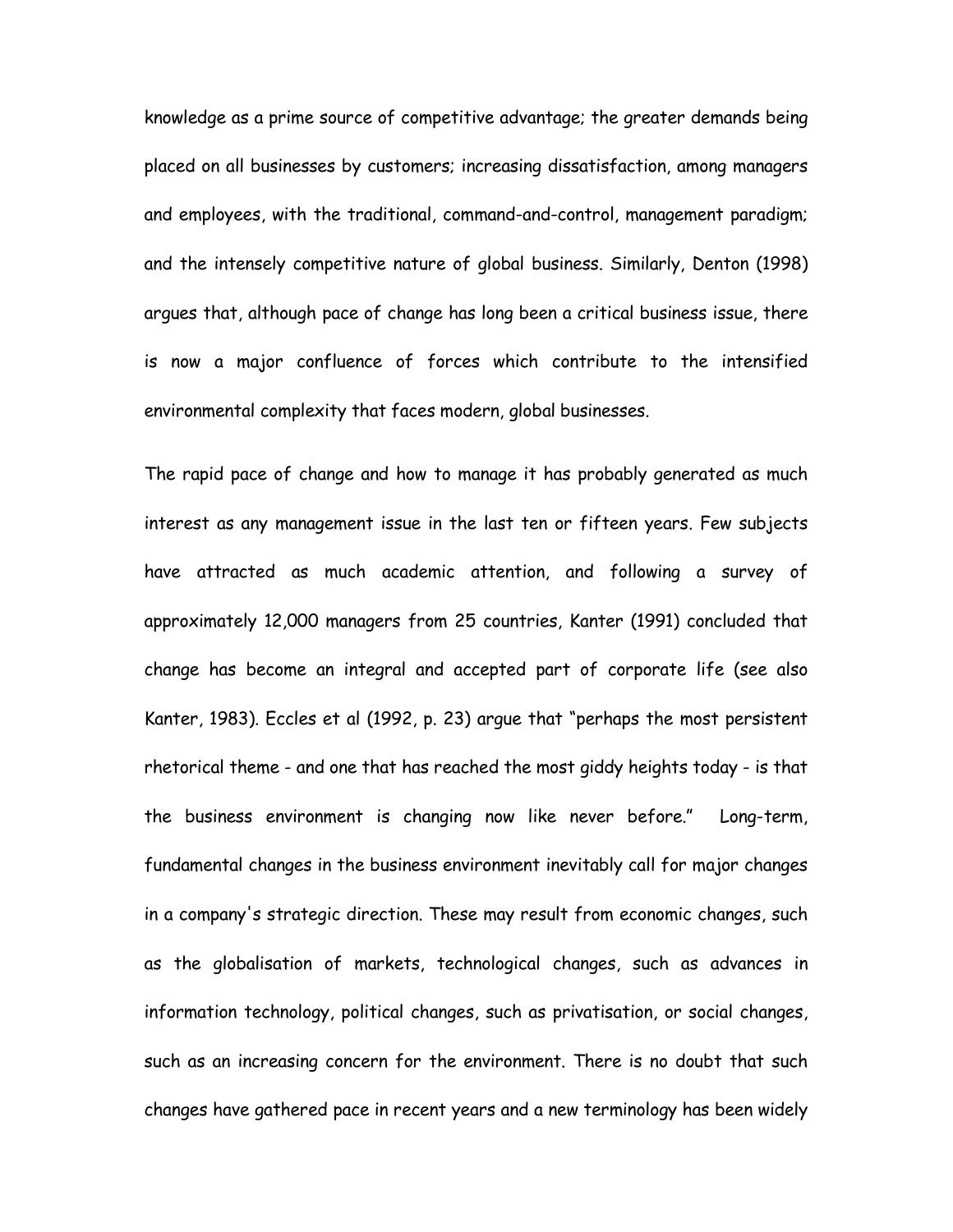adopted to describe the changes. Sadler (1995) uses the word 'turbulent' to describe: "an environment characterised both by several changes occurring rapidly and simultaneously and by a situation such that only the most optimistic see the possibility of a return to a more stable environment in the foreseeable future." In a similar vein, Morgan (1988) writes of 'riding the waves of change'. In fact these terms were introduced by the Tavistock Institute of Human Relations during the late '50s and early '60s (see, inter alia, Emery and Trist, 1960, and Trist et al., 1963). However, it is only with the work of more recent authors that terms such as 'turbulent' and 'white water' have come into more widespread use. The classification of a firm's environment in terms of its complexity by Emery and Trist (1965) notably forms the basis of Chakravarthy's (1997) "new strategy framework for coping with turbulence".

Hamel and Prahalad (1994, p. 5) also acknowledge the importance of environmental complexity and turbulence, believing that "the painful upheavals in so many companies in recent years reflect the failure of one-time industry leaders to keep up with the accelerating pace of industry change." They cite IBM, Philips, TWA, Texas Instruments, Xerox, Boeing, Daimler-Benz, Salomon Brothers, Citicorp, Bank of America, Sears, and Pan Am among their list of companies that "saw their success eroded or destroyed by the tides of technological, demographic, and regulatory change and order-of-magnitude productivity and quality gains made by non-traditional competitors." In a similar vein, an analysis of recent mergers across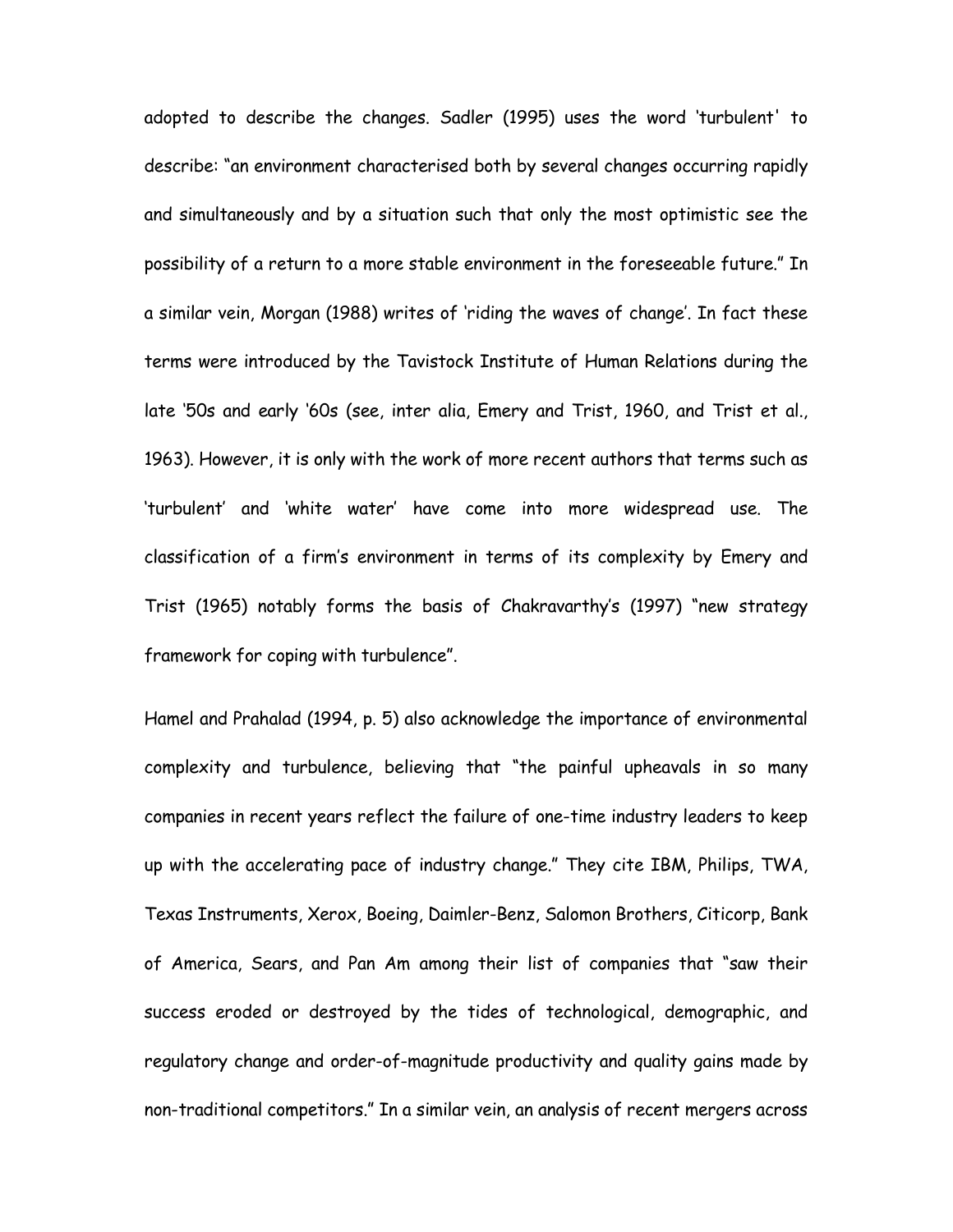a range of industries by Le Monde showed that, rather than achieve the significant synergies expected, the mergers have destroyed a total of more than 800 million euros of value.

The most salient point here regarding the increased pace change and level of complexity is that it both increases the need for effective collaboration, while at the same time making effective collaboration more difficult. In recent years, it has become increasingly clear that real value is created by organisational actors who can collaborate effectively in order to manage a higher level of complexity. It is against this background that we must explore the evolving nature of human capital.

## Human Capital – The Concept of Global Mental Disposition

It is clear that traditional business performance measures do not value knowledge assets (and still less cultural and motivational assets). Human capital is one way to conceptualise (and perhaps one step towards measuring) these assets. There are probably thousands of definitions of human capital, many of which will be familiar to readers of this journal. Rather than review existing definitions, we offer a new definition based on four key dimensions: (1) physical presence; (2) competencies and qualifications; (3) emotional intelligence; and (4) global mental disposition. The first three of these are well-known and relatively trivial, so we will review them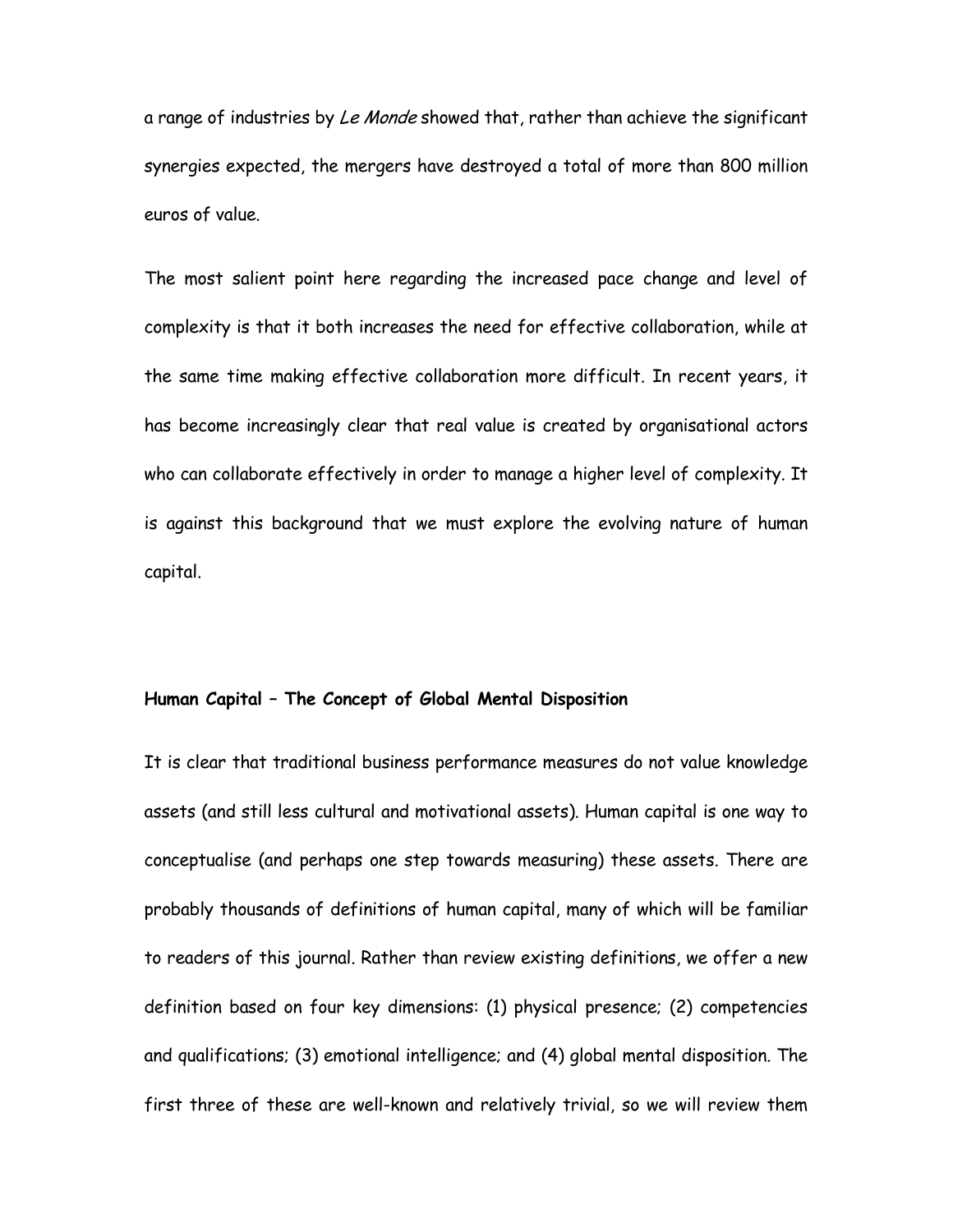only briefly. Our focus will be the fourth dimension, which is not only relatively unknown, but also of increasing importance.

Looking at the first of these four dimension, physical presence means that health and strength of employees, as it is applied to their work. How to appraise this dimension is self-evident, as is its importance in all types of work. However, there are certain types of work and work processes were this is the predominant determinant of effectiveness. Physical presence may be the most critical dimension of human capital when we consider simple, transactional processes, that is routine work which is reliant on formal rules and where individual work is repetitive and close to automation. Examples of such work include picking fruit or planting rice, and, perhaps, some types of quality control or call centre work.

The next of our four dimensions is competencies and qualifications – perhaps the elements most often appraised when considering current performance (or attempting to predict future performance) for most modern jobs. Our definition of competencies and qualifications is perhaps wider than might at first be expected: we include not only academic and professional qualifications; previous work experience; and professional/managerial skills and competencies, but also further elements such as the extent and nature of an individual's professional network. Traditionally, organisations have sought to evaluate this dimension at the selection stage by reviewing resumes, interviewing candidates, and running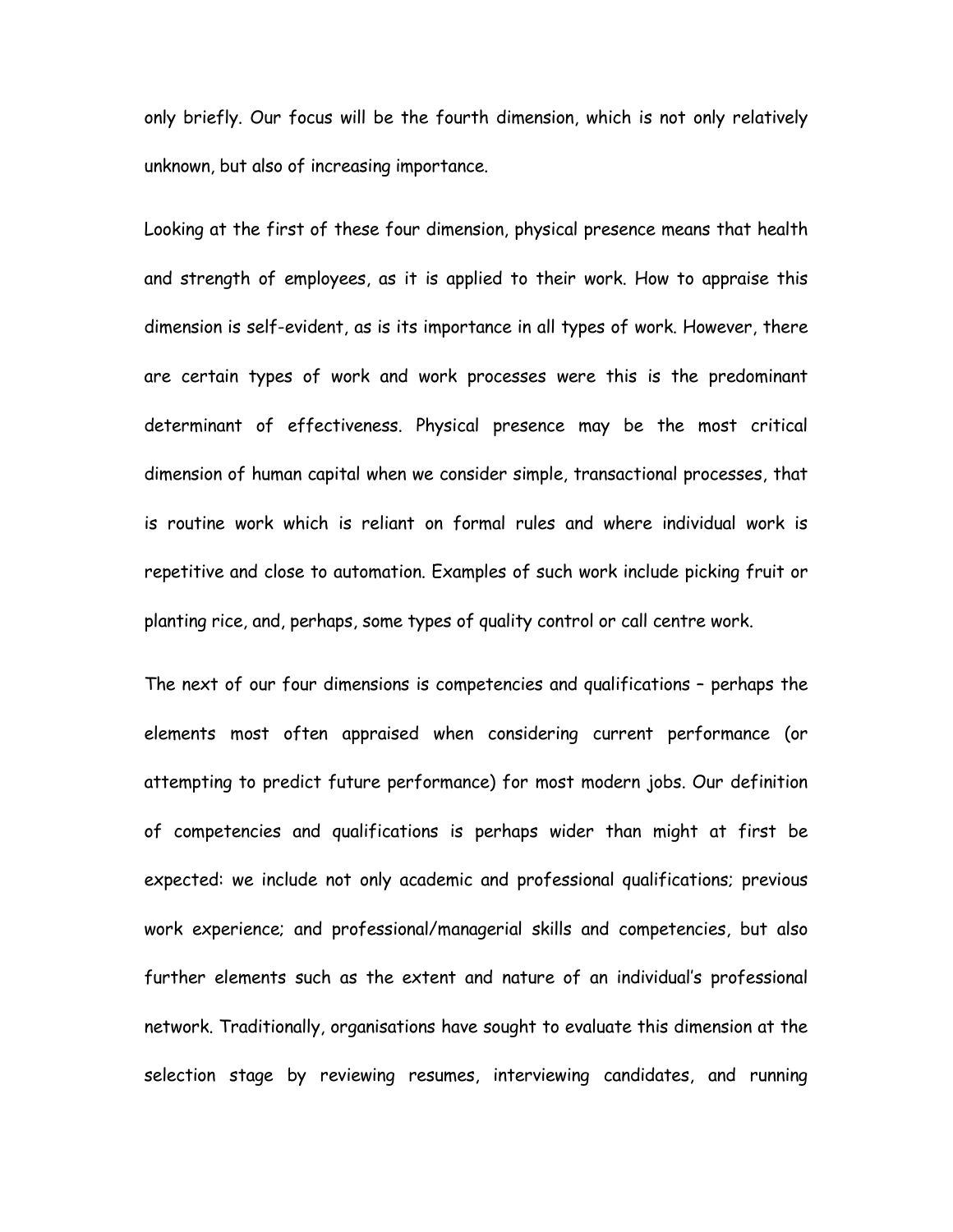selection centres (as well as more esoteric methods such as graphology). This dimension is also a mainstay of organisations' performance management systems with employees rated against a competency framework generally comprising professional and managerial elements. Competencies and qualifications are indeed important for most types of work in modern organisations. However, there are particular areas, which we class as 'expertise based' roles, where they are clearly the most important element. These roles involve judgement oriented work, which reliant on individual expertise, classic examples include medical practitioners, lawyers, and architects.

Our third dimension, emotional intelligence, is now, following the work of Daniel Goleman, relatively well-known, if not necessarily well-understood, among practising managers. A wide definition of emotional intelligence could include empathy, self-control, emotional maturity, and the ability to perform effectively under pressure. Emotional intelligence can be appraised, although very imperfectly, through personality tests, and, potentially, during interviews. Emotional intelligence is critically important in a range of jobs, particularly those involving high levels of personal interactions, including many modern management roles which involve the co-ordination of activities across functional boundaries.

Our final dimension of human capital is global mental disposition by which we mean the motivation of employees to involve themselves in the activities of the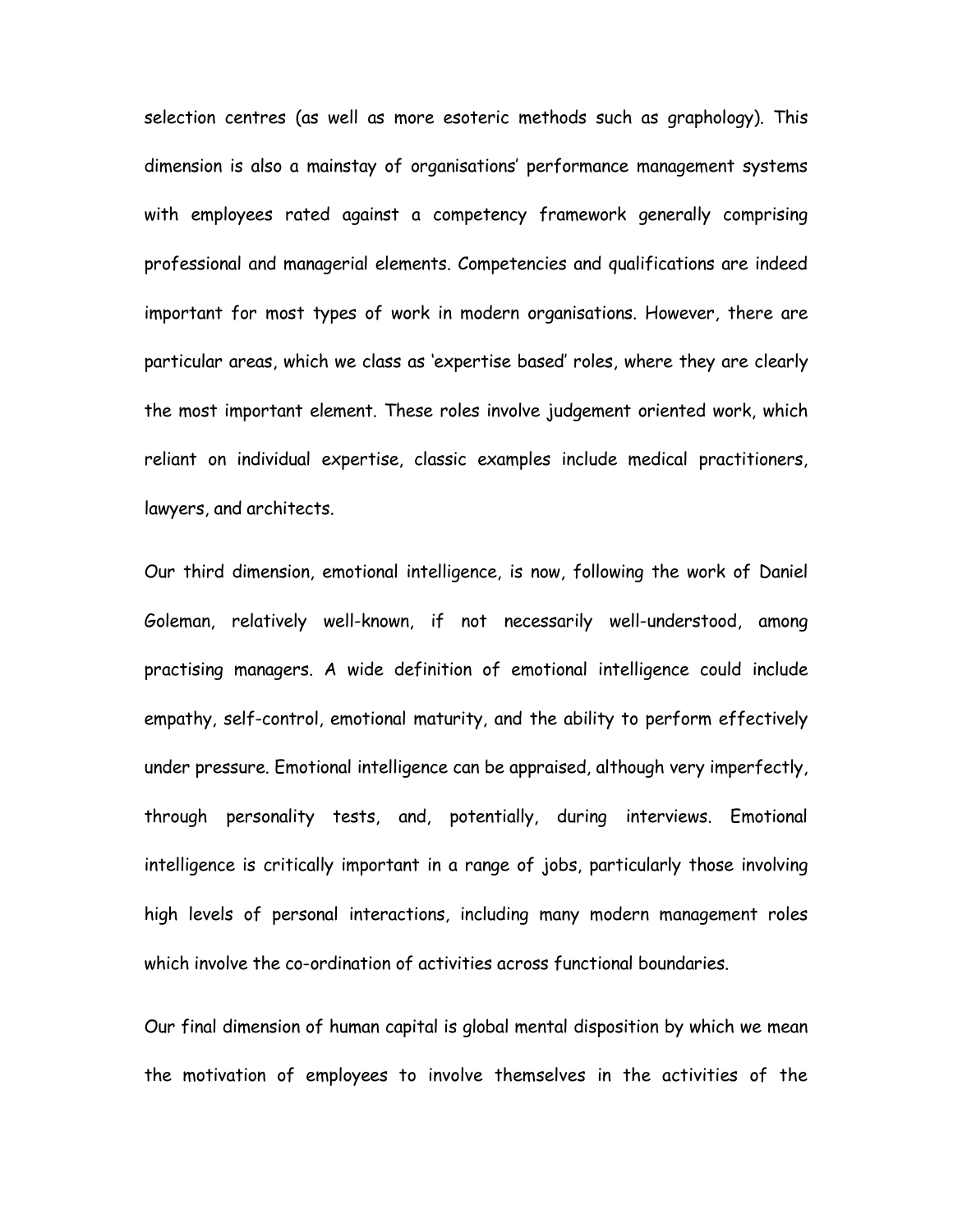company, and the will to share knowledge and opportunity in order to address the complex issues they face. It is only with the appropriate global mental disposition that employees will be able to work together in collaborative teams in order to express their ideas and feelings, develop a sense of shared understanding and work towards mutually acceptable solutions to complex problems. Traditional models for determining the value of human capital do not attempt to measure the mental disposition of employees. For example, most banks and investors use a model in which human capital is defined as the knowledge, skill and capability of individual employees to provide solutions to customer problems. There is no mention of collaboration, motivation, or effective knowledge sharing. At most, they may use interviews to evaluate something similar to the mental disposition of a few senior managers. It is to address this deficiency in existing models of human capital we have created a new tool which is outlined later in this article.

The global mental disposition of employees is critical to improvisational work which is reliant on deep expertise across multiple functions and dependant on fluid deployment of teams. Typical examples include managing change, addressing high levels of diversity in customer demands, installing new software applications in an organisation, creating business strategies, or working within a complex, matrix-based structure. As we described earlier, this type of work is becoming both more common and more important as we continue to see increasing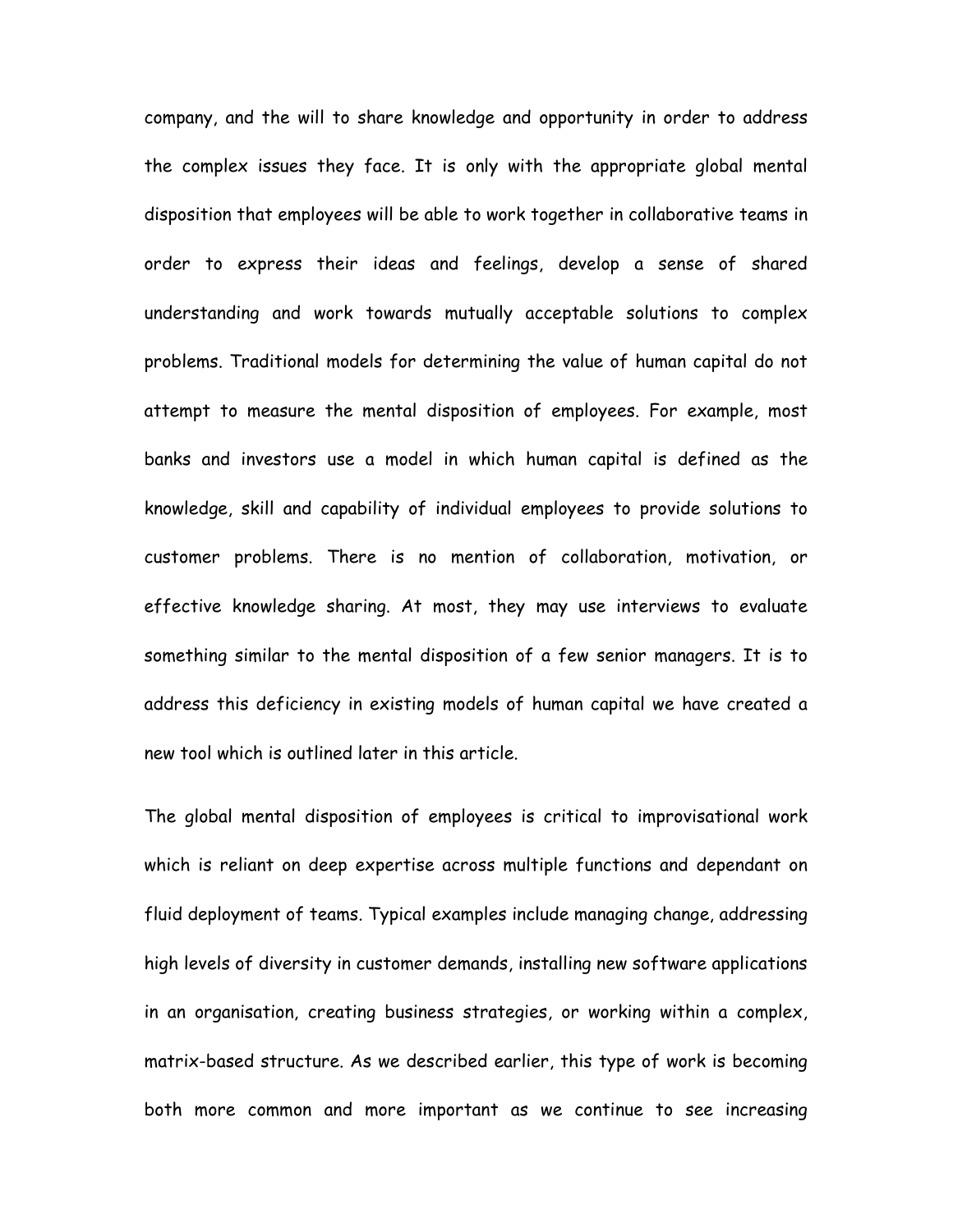competition, a greater pace of change and a higher level of complexity in the business environment increase.

Table 1 below summarises our model of human capital, and the types of processes for which each dimension is most critical.

| abie |  |
|------|--|
|------|--|

| Dimension of                       | Definition                                                                                                                                                                                                     | <b>Appropriate Process</b>                                                                                                                                                  | <b>Examples</b>                                                                                                                                                            |
|------------------------------------|----------------------------------------------------------------------------------------------------------------------------------------------------------------------------------------------------------------|-----------------------------------------------------------------------------------------------------------------------------------------------------------------------------|----------------------------------------------------------------------------------------------------------------------------------------------------------------------------|
| Human Capital<br>Physical Presence | The health and<br>strength of the<br>workforce.                                                                                                                                                                | Simple, transactional<br>processes. Routine work<br>which is reliant on<br>formal rules and where<br>individual work is<br>repetitive and close to<br>automation.           | Picking fruit.<br>Planting rice.<br>Quality control.<br>Call centre work.                                                                                                  |
| Competencies and<br>Qualifications | Academic and<br>professional<br>qualifications.<br>Work experience.<br>Professional/managerial<br>skills and competencies.<br>Extent and nature of<br>professional network.                                    | Expertise based<br>processes, involving<br>judgement oriented<br>work reliant on<br>individual knowledge and<br>experience.                                                 | Medical Practitioner.<br>Lawyer.<br>Architect.                                                                                                                             |
| Emotional<br>Intelligence          | Empathy, self-control,<br>emotional maturity, and<br>the ability to perform<br>effectively under<br>pressure.                                                                                                  | Co-ordinated,<br>integrated processes.<br>Interactive, involving<br>high levels of personal<br>interactions and close<br>relationships.                                     | Co-ordination of<br>activities across<br>functional boundaries.<br>Acting/Directing.                                                                                       |
| Global Mental<br>Disposition       | The motivation of<br>employees to involve<br>themselves in the<br>projects of the<br>company, and the will<br>to share knowledge<br>and opportunity in<br>order to address the<br>complex issues they<br>face. | Collaborative<br>Processes.<br>Improvisational work<br>which is reliant on deep<br>expertise across<br>multiple functions and<br>dependant on fluid<br>deployment of teams. | Managing change or<br>customer diversity.<br>Installing new<br>software systems<br>Creating business<br>strategies.<br>Working in a complex,<br>matrix-based<br>structure. |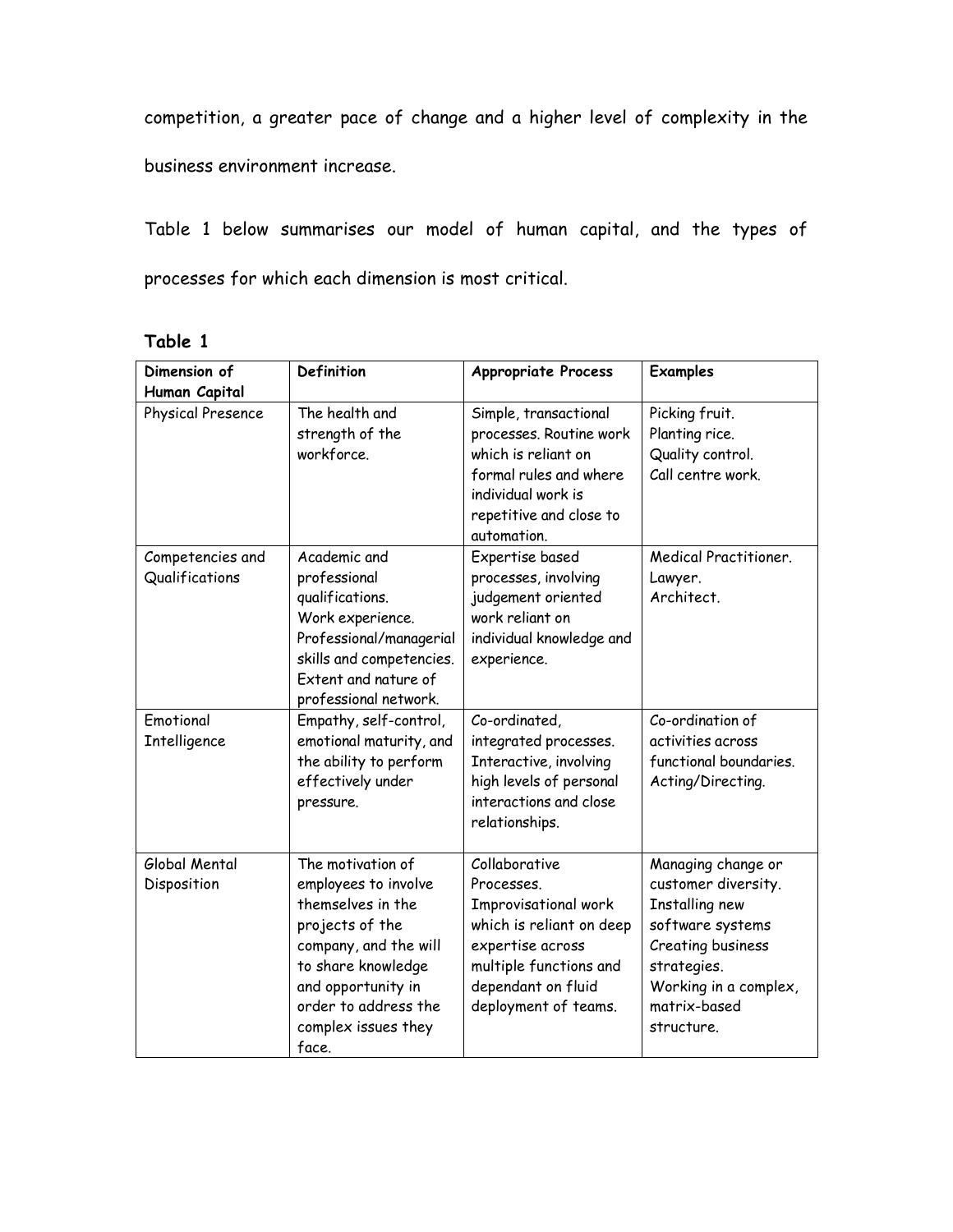We should consider here the interactions between some of our four dimensions. Some observers would suggest that knowledge is critical for success. This may be the case but it is certainly not sufficient, because without effective combination with our other dimensions, knowledge cannot be deployed effectively. Considered alone, knowledge is not power, it is worthless. While knowledge remains implicit (in the heads of employees), it is not available to the organisation. It is only when the emotional intelligence and the global mental disposition of employees allow that knowledge to become explicit at the appropriate time and in the appropriate way that the knowledge becomes valuable. Therefore, one way to consider global mental disposition is as the behaviours which allow knowledge and competencies to become available and effective.

Our conclusion at this point is that, with many organisations facing a complex business environment, having employees with good competencies and high emotional intelligence will not be enough to succeed. To achieve the type of effective collaboration that is required, the appropriate global mental disposition is also required. We should also point out at this juncture that although global mental disposition is essential, it is assessed very ineffectively, if at all.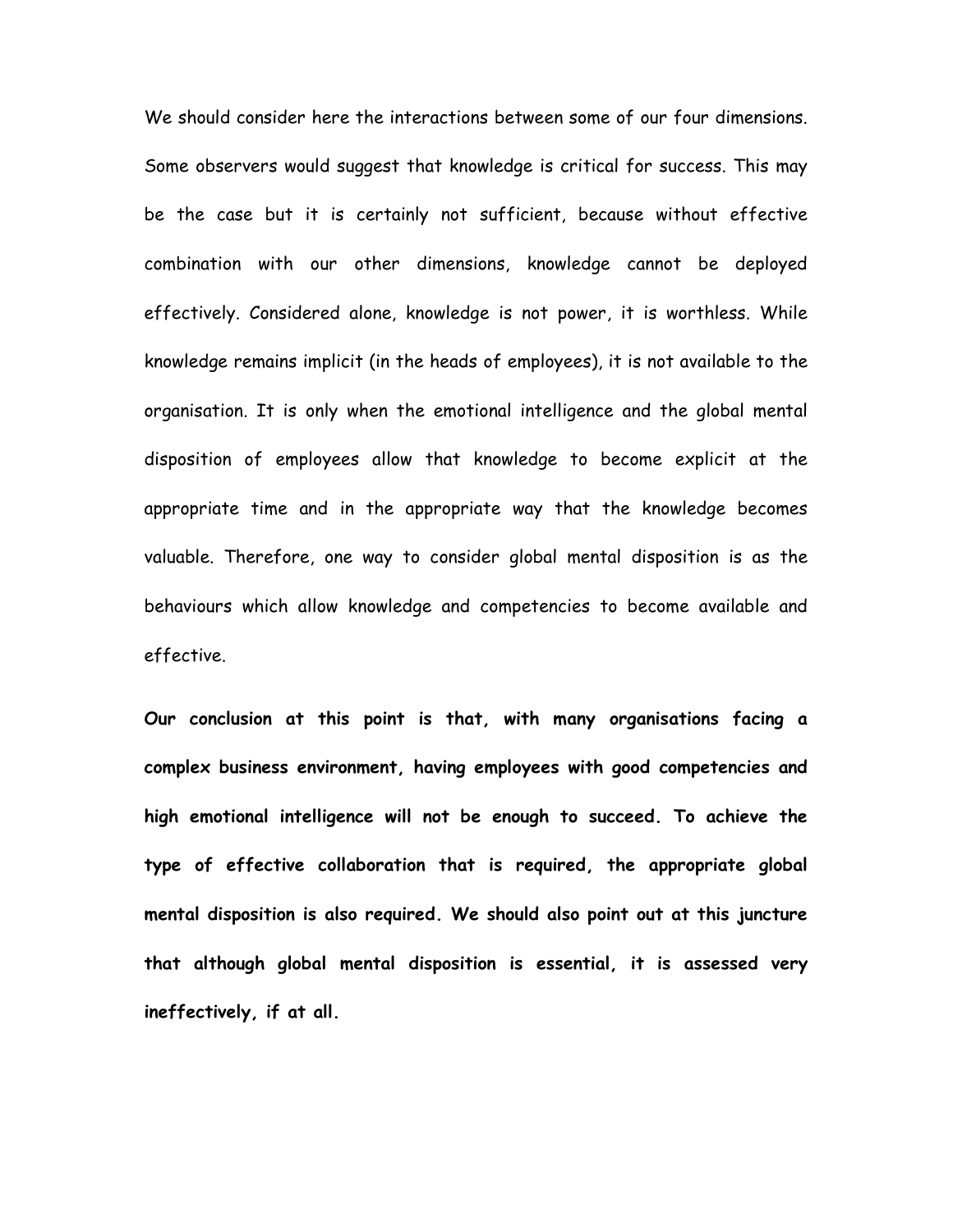#### Measuring Global Mental Disposition: The Management Compass

Having said that global mental disposition is important, and that it is ineffectively measured (or not measured at all), we will now explain how, by examining the relationship between expectations, perceptions and complexity it can be measured effectively.

Let us state first that the organisation and its employees each have their own needs, and further that each can help to meet the needs of the other. The organisation needs to manage complex processes effectively in order to add value – it can only manage these processes by applying the full human capital of its employees. The employees in turn have their own needs or expectations – in this case we will consider the employees' higher order needs – their needs for autonomy. The role of management is to make sure that there is a match between employees' expectations (i.e. what they expect from their job) and their perceptions (i.e. what they believe they receive from their job). Therefore management must choose and be able to apply the appropriate management style to match the expectations of their employees. A balance between expectations and perception will produce a specific set of behaviours. When expectations and perceptions are both high, the behaviours will be effective, highly collaborative and involve high levels of knowledge sharing – the type of behaviours which are key to managing complex processes.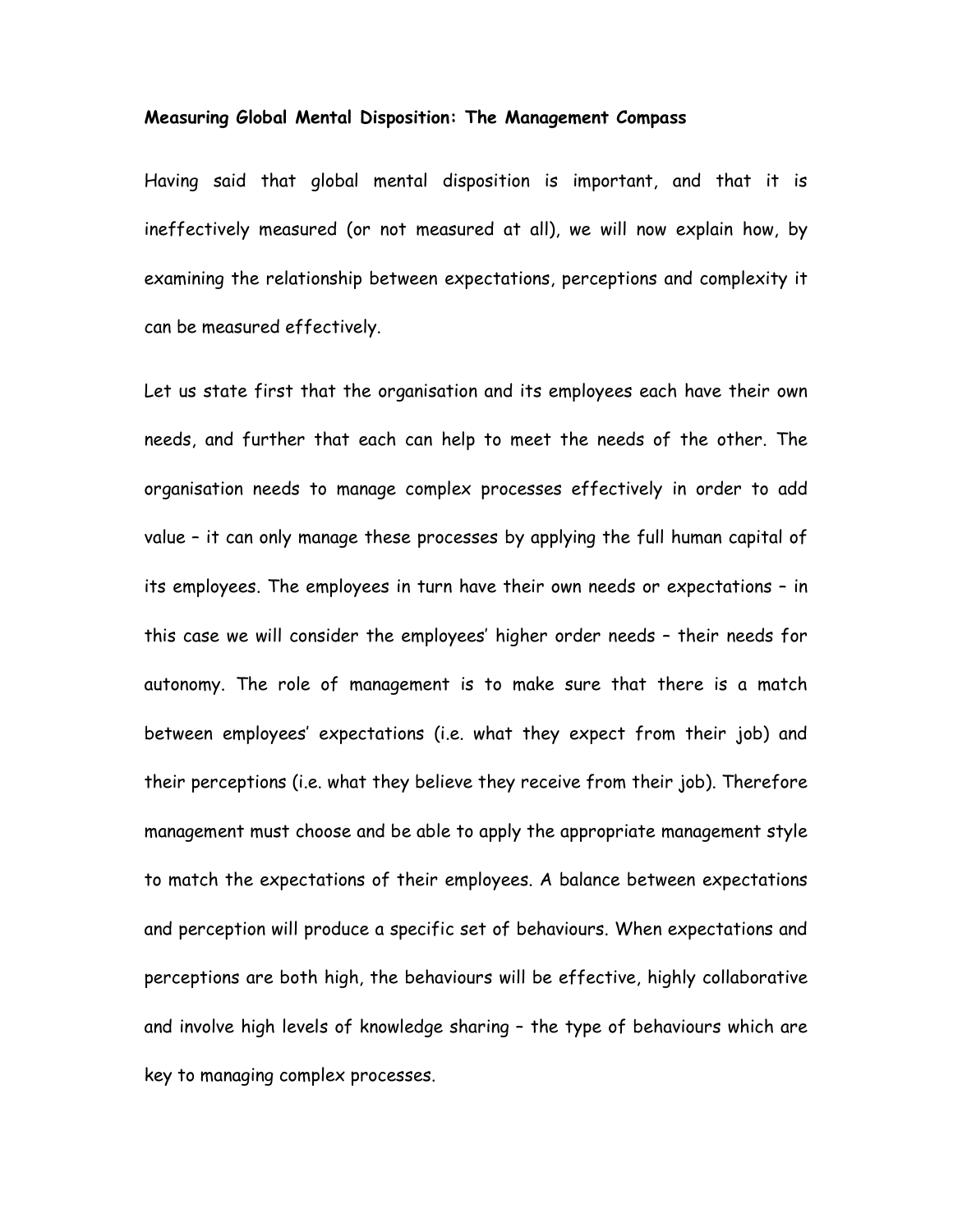By measuring process complexity, employees' expectations and perception, we are able to map these key elements to any organisation. We can determine both the point where it is currently operating and the point where it should be operating in order to be most effective.

We will now attempt to explain our method of measuring global mental disposition in more detail. Figure 1 below shows how expected autonomy and perceived autonomy interact to create very different outcomes and behaviours.



Figure 1: The Management Compass

A major determinant of behaviour is the way perceptions of autonomy meet expectations. Our vertical scale shows individuals' expectations of autonomy ranging from mere survival to self-realisation. The horizontal scale shows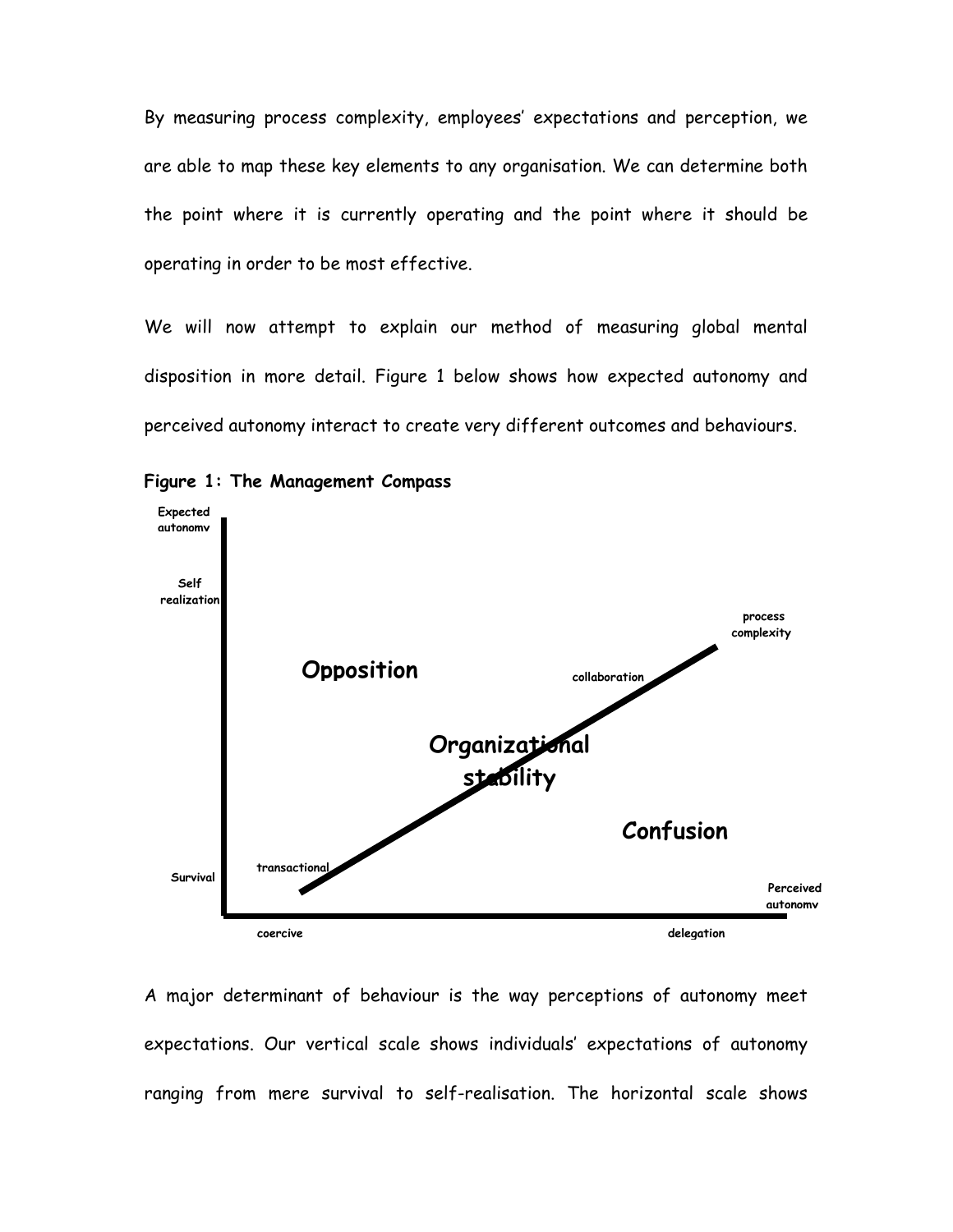individuals' perceptions of the level of autonomy given to them by management. This depends on the management style with their organisation, ranging from a coercive management style (meaning low levels of perceived autonomy) to a collaborative management style (where levels of perceived autonomy are high) and even delegation.

Within the chart there are three areas: a zone of organisational stability, a zone of opposition and a zone of confusion. Along the diagonal, there is the stability zone where expectations and perceptions are in equilibrium. However, at the lower left end of this zone little or no complexity can be addressed because employees do not want (and do not receive) autonomy. Without no autonomy, the sort of collaborative, knowledge sharing activity which is required to manage complex situations will not exist.

At the top right end of this zone of organisational stability, employees' have a high expectation of autonomy, and because of the collaborative style of management, the perceived level of autonomy is also high. In this situation, high levels of complexity can be managed effectively.

Above and to the left of the zone of organisational stability is the zone of opposition. In this type of situation, employees want to receive relatively high levels of autonomy, but due to coercive or directive management styles, their perceptions of autonomy are much lower. In this situation there is opposition and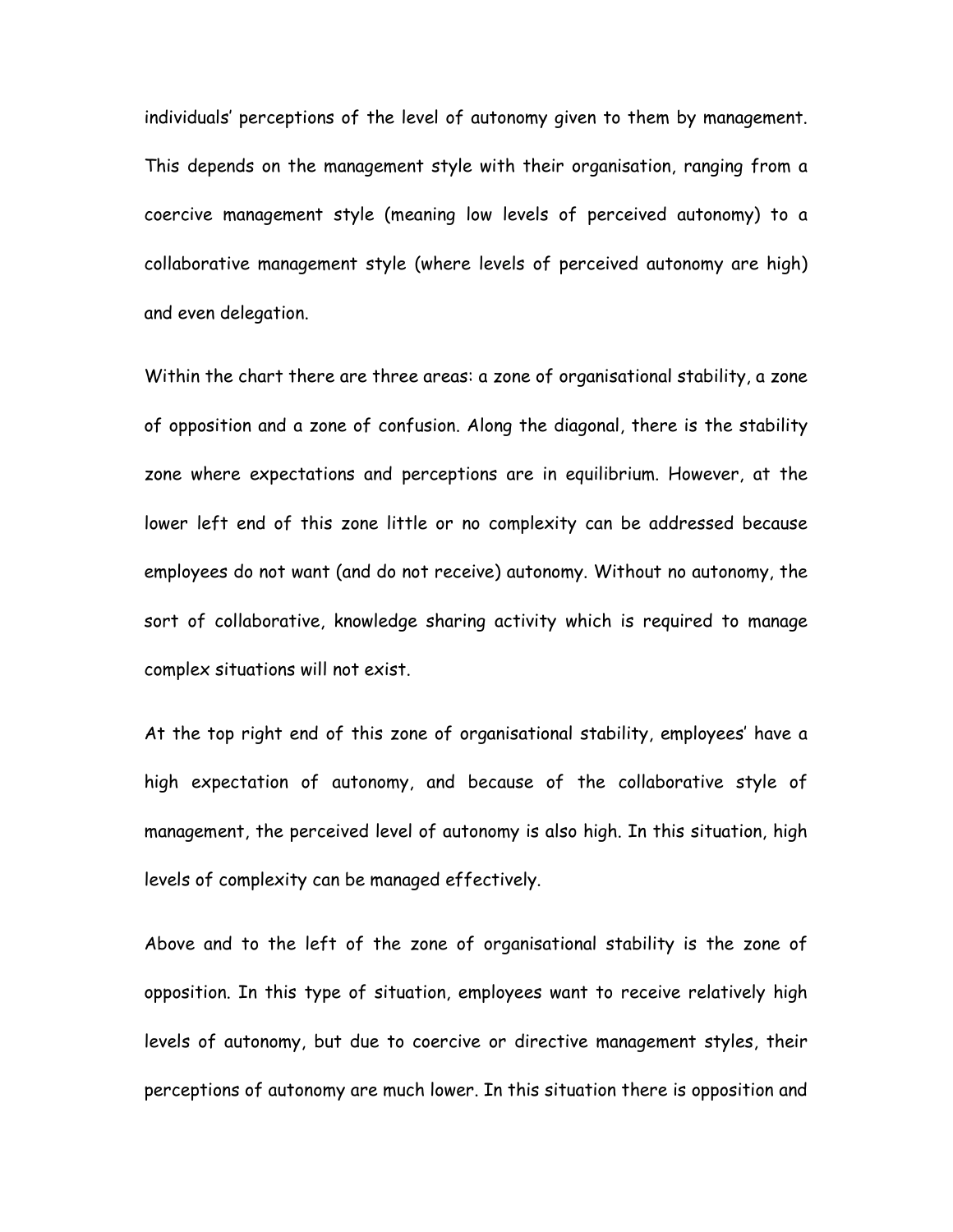certainly no effective collaboration or knowledge-sharing. Employees may be cynical, will certainly resist change, and pursue their own agendas rather than work towards shared goals.

Below and to the right of the zone of organisational stability is the zone of confusion. In this type of situation, employees have relatively low expectations for autonomy, but are nevertheless managed in a consultative, participative or collaborative way such that their perceived level of autonomy is high. Once again, expectations and perceptions are out of equilibrium. In this case, the result is not opposition but confusion - employees do not know how to handle the high degrees of autonomy they are given.

A few brief examples are instructive here to explain the model. When Western companies expanded into Eastern Europe following the collapse of communism, they needed to be able to use the same complex processes that had brought success in the West. However, as we have seen, to manage high complexity both a collaborative management style and employees with high expectations of their autonomy are required. Unfortunately, for many of the businesses expanding into Eastern Europe, the local personnel had very low expectations of their autonomy and were used to being managed in directive or even coercive styles. When the Western businesses attempted to introduce the more collaborative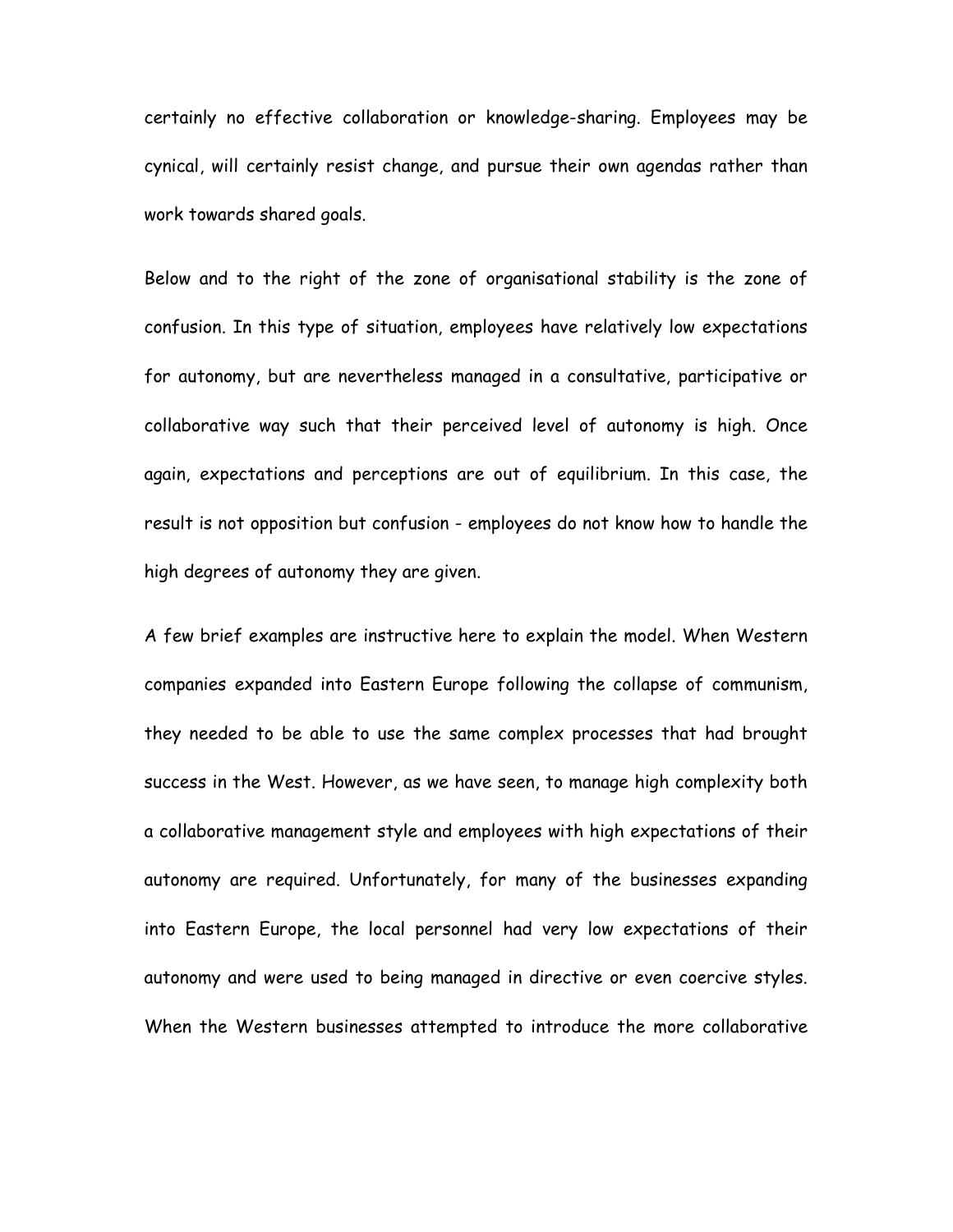management styles necessary to manage their complex processes, the result was inevitable – confusion and then low productivity.

The success of Taylorism and the segmenting of processes to reduce complexity and allow mass production can also be explained by reference to employee's expectations and management style. When both complexity and employees' expectations are low, a directive or coercive management style is likely to be appropriate. Today, however, employees' expectations have increased and highly segmented processes are considered too slow (among other problems). This explains the increasing use of such management ideas as self-managing teams, as management seeks to address both employees' needs for high levels of autonomy and the organisation's need to be able to manage high levels of complexity.

As we described earlier when defining our model of human capital, there are four main categories of process which can be described as: transactional; expert; co-ordinated; and collaborative. If we think of each of these processes in terms of the type of knowledge sharing that takes place we see that, for transactional work processes, the main type of knowledge sharing is the giving and receiving of instructions. Clearly, in this case high complex work is unlikely to be managed effectively. In the expert type of work processes, knowledge sharing processes are likely to focus on consultation, whereas in the coordinated type of work processes, knowledge sharing will be concerned with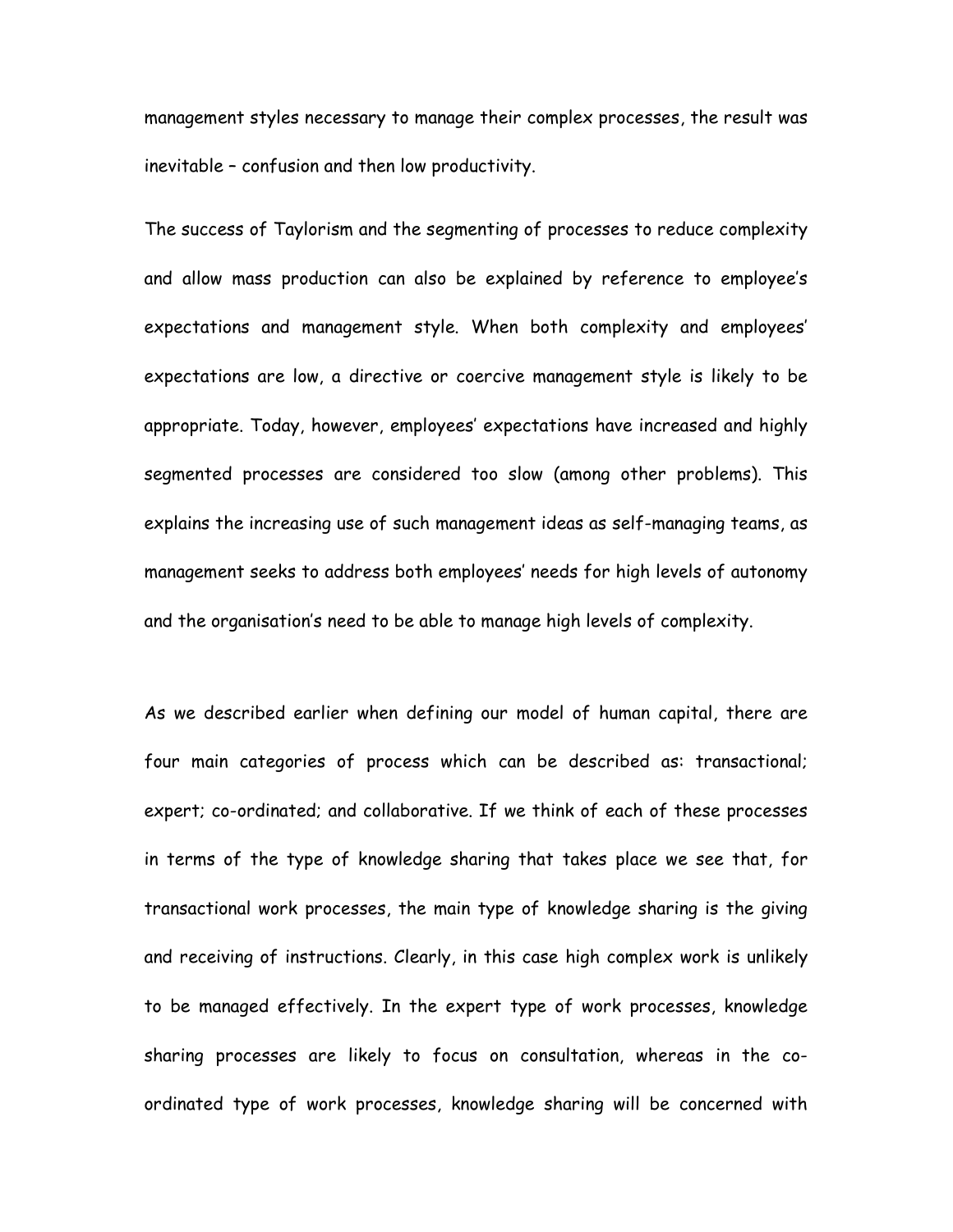keeping up to date and informed about what is happening. For collaborative work processes, a higher level is reached with continuous knowledge sharing enabling the effective management of highly complex processes and scenarios.

The value of the diagram is that it shows the correlation of the three key dimensions: expectations; perceptions; and complexity in a simple way. In short, we can see that a given task requires a given knowledge sharing process and that this specific process is optimised when employees receive autonomy at the appropriate level to meet their expectations

By applying the Management Compass it becomes possible to understand the complex interplay of expectations, perceptions, work processes, management styles and complexity. In 1831, Alexis de Tocqueville was foreseeing a great future for the newly formed union in North America. When writing this, he was not so much pointing at their rich country because he compared it to Russia that extended as far as Alaska. He was pointing at the fact that involving people in the decision making process, as the new system did, would generate decisions of better quality for the community, thus enriching it faster. De Tocqueville relied largely on intuition to reach his conclusions, the Management Compass allows us to offer analytical support.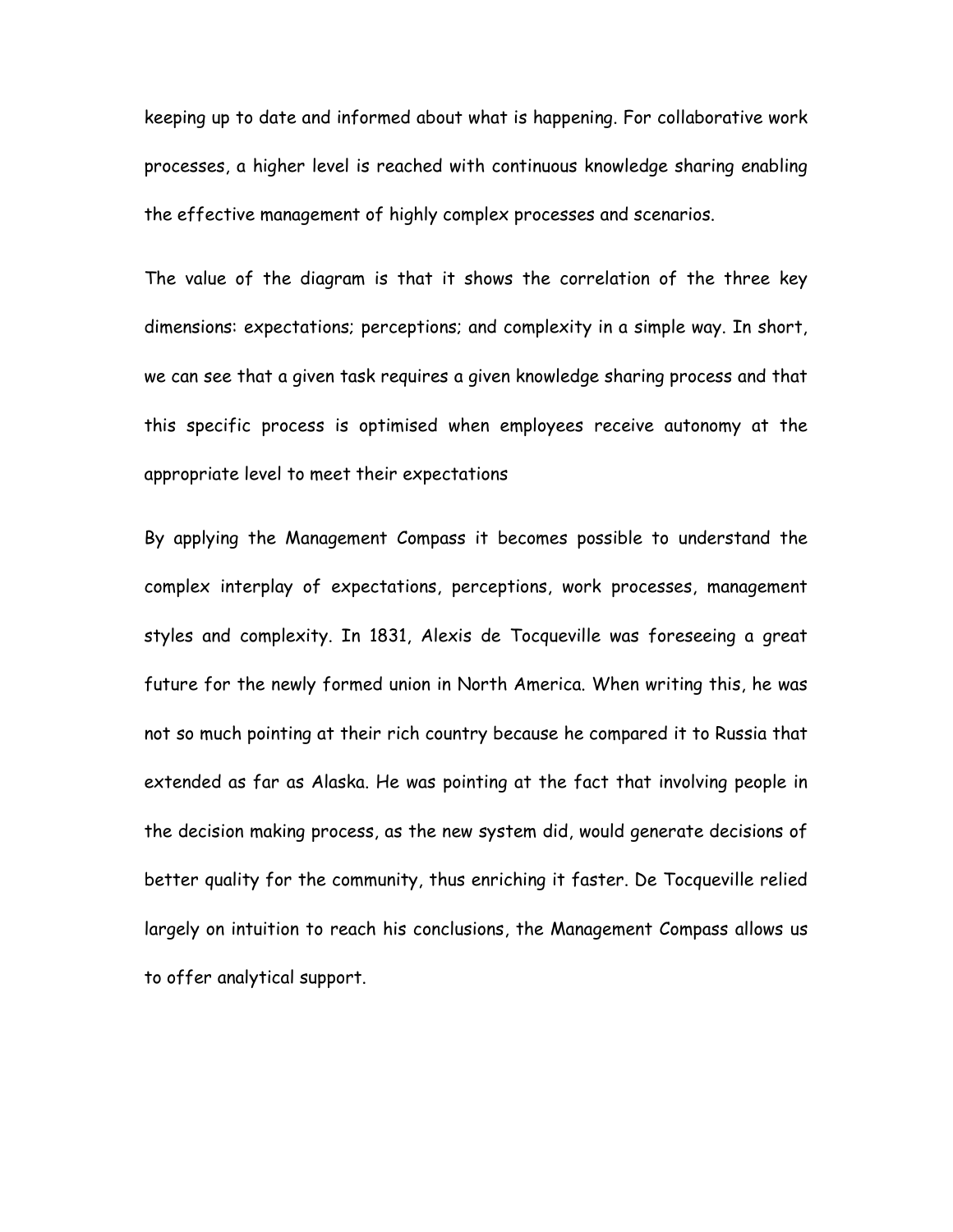#### Applications of the Management Compass

The current development of the Management Compass is timely for several reasons. The increasing levels of complexity and turbulence in the business environment, which we described in detail earlier, mean that there is a growing need for managers to consider human capital. We also know that the value-added by a complex process is likely to be much higher than that added by a simple, transactional process. This is one of the reasons that many simple processes have been exported to low wage countries and dominant process paradigm in the Western world has tended to be characterised by complex, collaborative work. It is in determining the appropriate management style and the level of complexity that can be managed effectively that the Management Compass has most to offer. However, we see potential applications for the Management Compass in several other areas, including human resources, investment decisions, and mergers and acquisitions.

In human resources, the Management Compass can be used to measure the efficiency and effectiveness of motivation and training programmes. By measuring and modelling the benefits in terms of employees' expectations and perceptions (and therefore in terms of the level of complexity that can be managed effectively) it is possible to determine the ROI for a particular training intervention.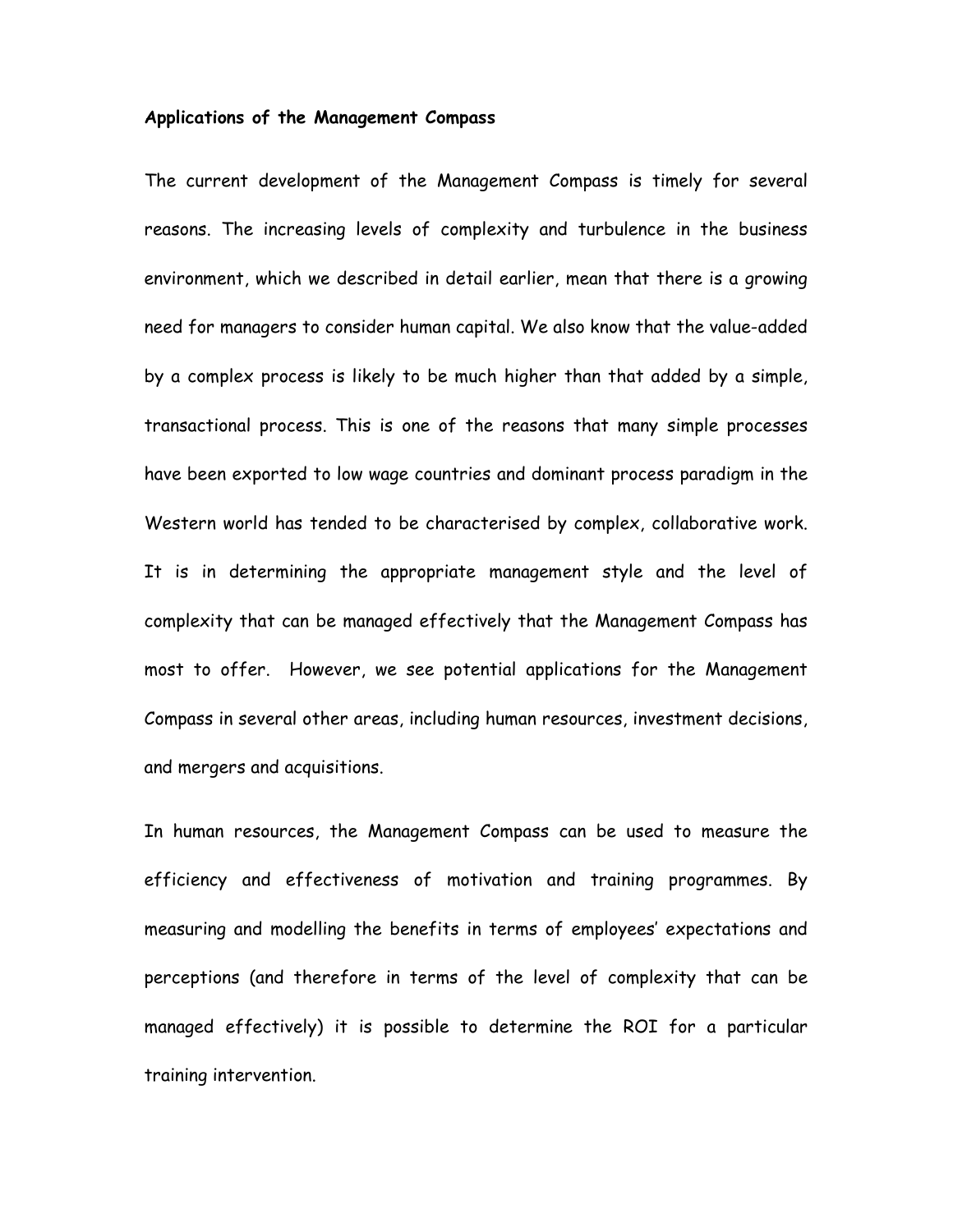The Management Compass can also be used to measure managerial performance by tracking changes in global mental disposition over time. If we accept that management style is a key determinant of global mental disposition then it is clear that an individual manager can have a tremendous impact on the disposition of his team, and therefore on the level of complexity that the team is able to manage effectively. The Management Compass can also be used as a way to assess the change readiness of employees. Current approaches to change readiness assessment tend to focus on employees' previous experiences of change, the Management Compass allows the organisation to make a realistic prediction of employees' responses to future changes, based on their current expectations of autonomy, but also on their future expectations of autonomy.

The Management Compass is also valuable for investors by giving investment bankers and pension fund analysts structured information on human capital, such as employee's likely stability in the future and their current suitability for the work that they are doing. If the organisation is operating on or near the zone of organisational stability, then we can predict that, ceteris paribus, employee turnover will be low. By contrast, if the organisation is operating in the zones of opposition or confusion, then a much higher rate of staff turnover is likely. Clearly, high rates of staff turnover would be a concern to investors, particularly when human capital comprises a high proportion of the total value of the organisation.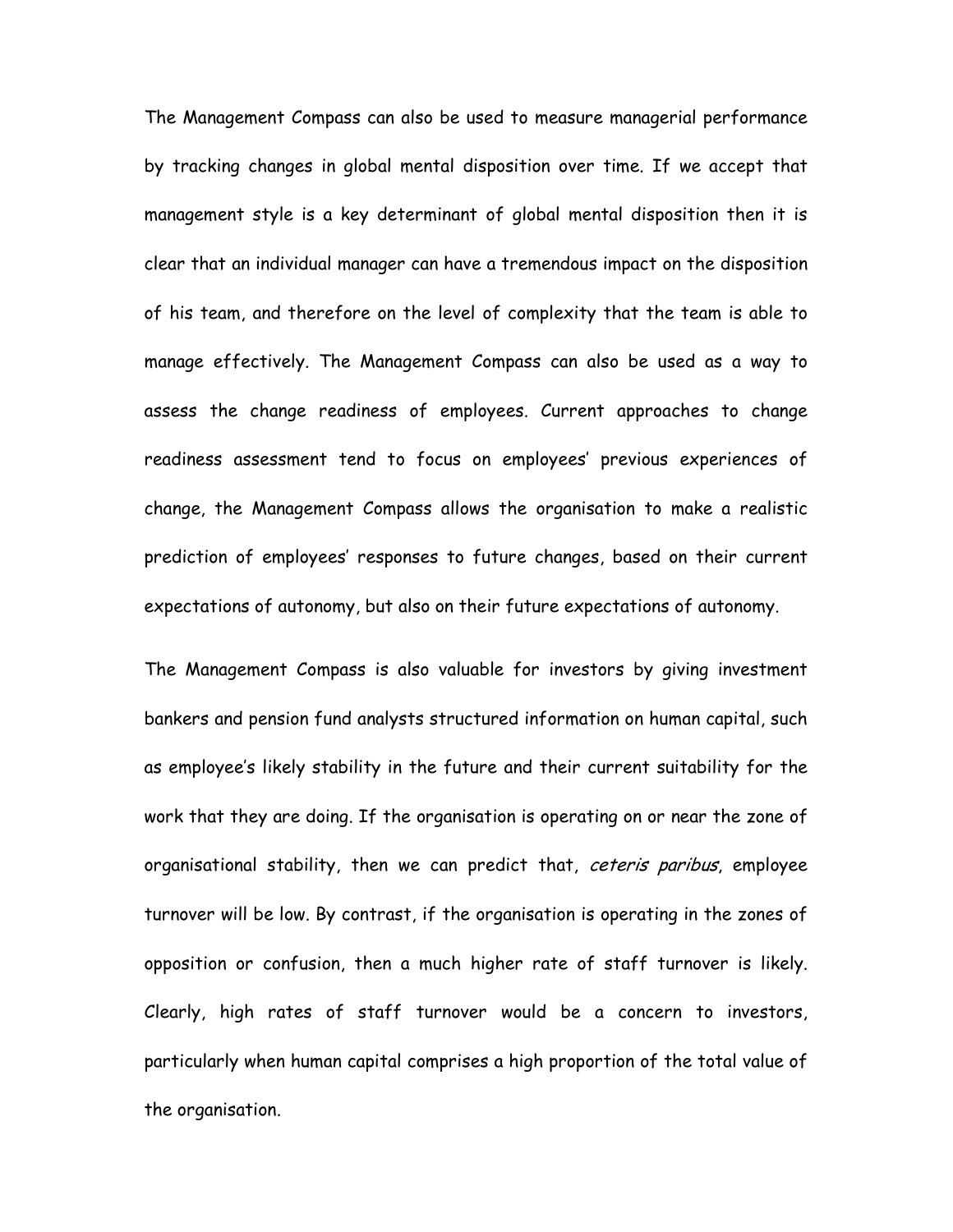In the area of mergers and acquisitions, the Management Compass has particular value as a way of comparing the processes that may need to be merged. In situations where the two workforces have different expectations or different perceptions of the current and future levels of autonomy, the Management Compass can identify these differences and help the two organisation to determine whether the decision to merge is correct and then to determine the type of processes to implement and the appropriate management style to adopt.

Overall, we see the key advantage of the Management Compass as the insight that it gives management to the appropriate way to manage people, particularly during a period of intensive change or when the situation is highly complex. The Management Compass is also valuable as part of the process of selecting and retaining the most effective managers, as a way of understanding how to extract the synergies of merging two processes, and as a way of ensuring a happy and stable workforce by ensuring that their perceptions of autonomy are aligned with their expectations.

# **Conclusion**

One consequence of the globalisation of modern economies and businesses is the export of the relatively simple, transactional processes to lower cost (i.e. lower wage) economies. This can be explained in many ways, perhaps most commonly by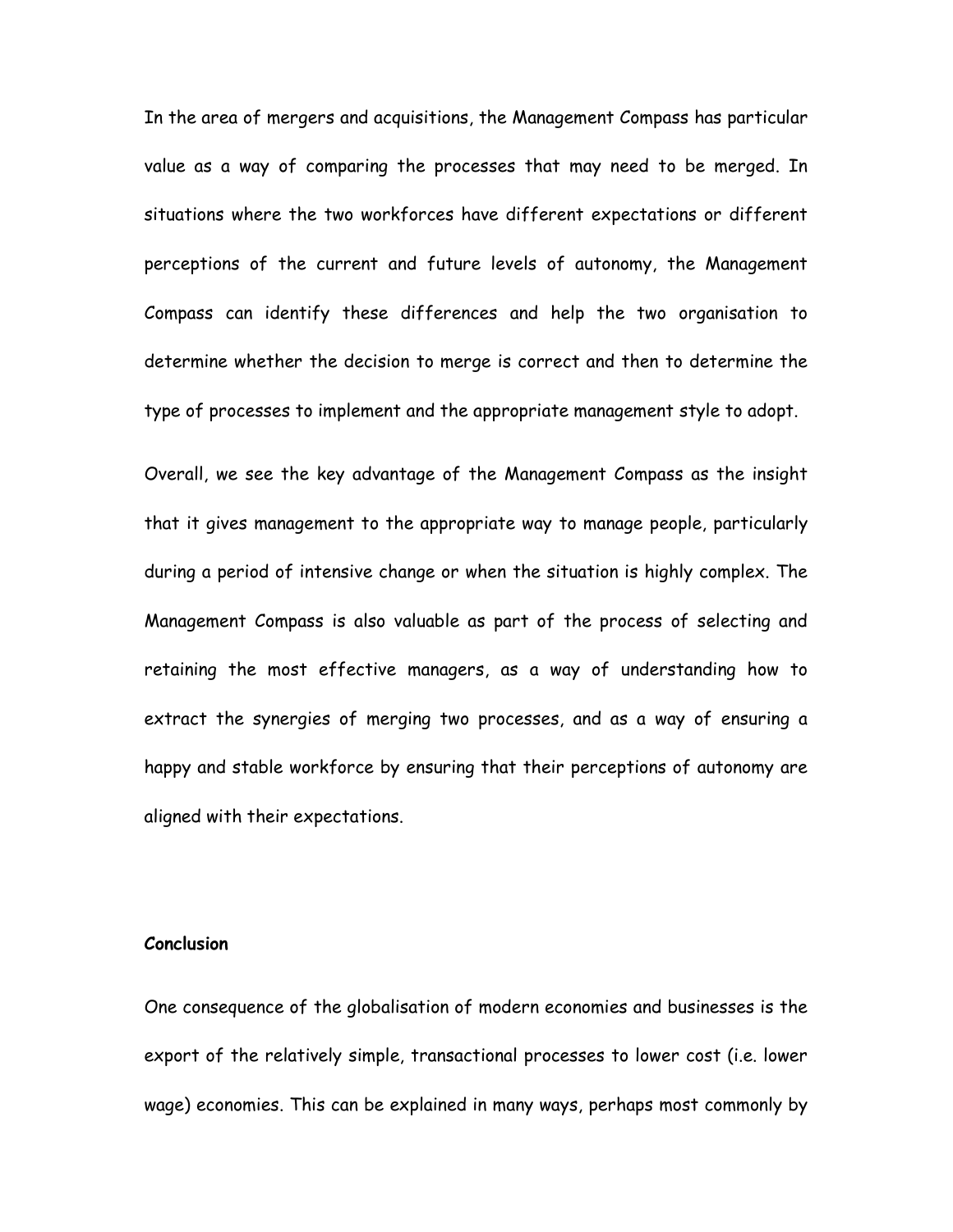applying the theory of comparative advantage, but it is probably enough here to say that these processes create less value than the complex processes now carried out in modern Western economies.

The logical consequence of exporting low complexity work, is a rise in the average complexity of the work carried out in the modern, highly developed economies. This has an important consequence for the population of these countries: those who are not capable of dealing effectively with complexity will have to relatively little choice in the jobs they can do. They will only be able to carry out those simple processes that are left because they are not transferable (hotels, restaurants, cleaning services, etc). Even in these cases there is often competition from people who have emigrated to highly developed countries from less developed nations, and who are only too pleased to find jobs as waiters, cooks, cleaners, or taxi drivers.

Having argued that the average level of complexity in the developed world is rising, we offer in this article a new definition of human capital. This new definition includes one element of human capital which is currently ignored by many people and certainly omitted from many audits of human capital. This missing factor is the global mental disposition of employees to involve themselves in the value-adding activities of the company. Paradoxically, this missing factor is increasingly important, because it makes a critical difference in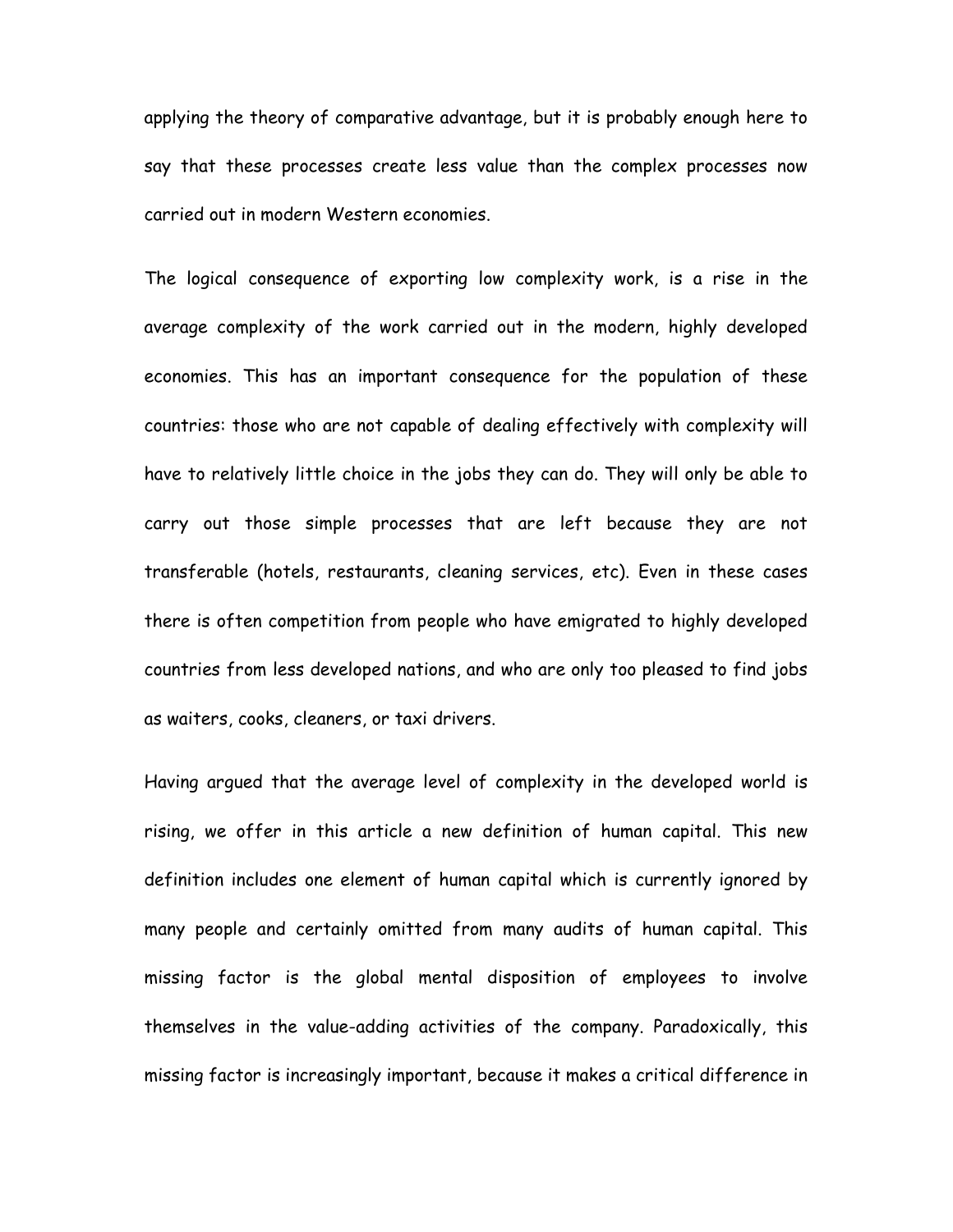just those situations which are becoming more common – highly complex processes required high degrees of collaboration and effective knowledge sharing.

The purpose of this work is to introduce the new concept of global mental disposition and the tool, the Management Compass, that we have developed to measure and apply the concept. Giving managers access to the data on the human capital that they have available enables them to be proactive, i.e. to integrate the human capital dimensions into their strategy, to anticipate, to improve the design of their action plans, to measure progress and to conduct change in a much safer and more effective way.

In this paper a clear relationship has been established between the key three dimensions of any organisation, namely between employees' expectations for autonomy, their perceptions of the autonomy they receive, and the level of complexity that the organisation can manage effectively.

Civilisation is a long process during which smooth progress can only be made when these three key dimensions grow in line. We have seen that disproportionate expectations make the organisation operate in opposition, and that the opposite - too much autonomy given to people who do not expect it - will create confusion. Both these are significant problems confronting not just businesses but whole societies. By examining the nature of human capital and the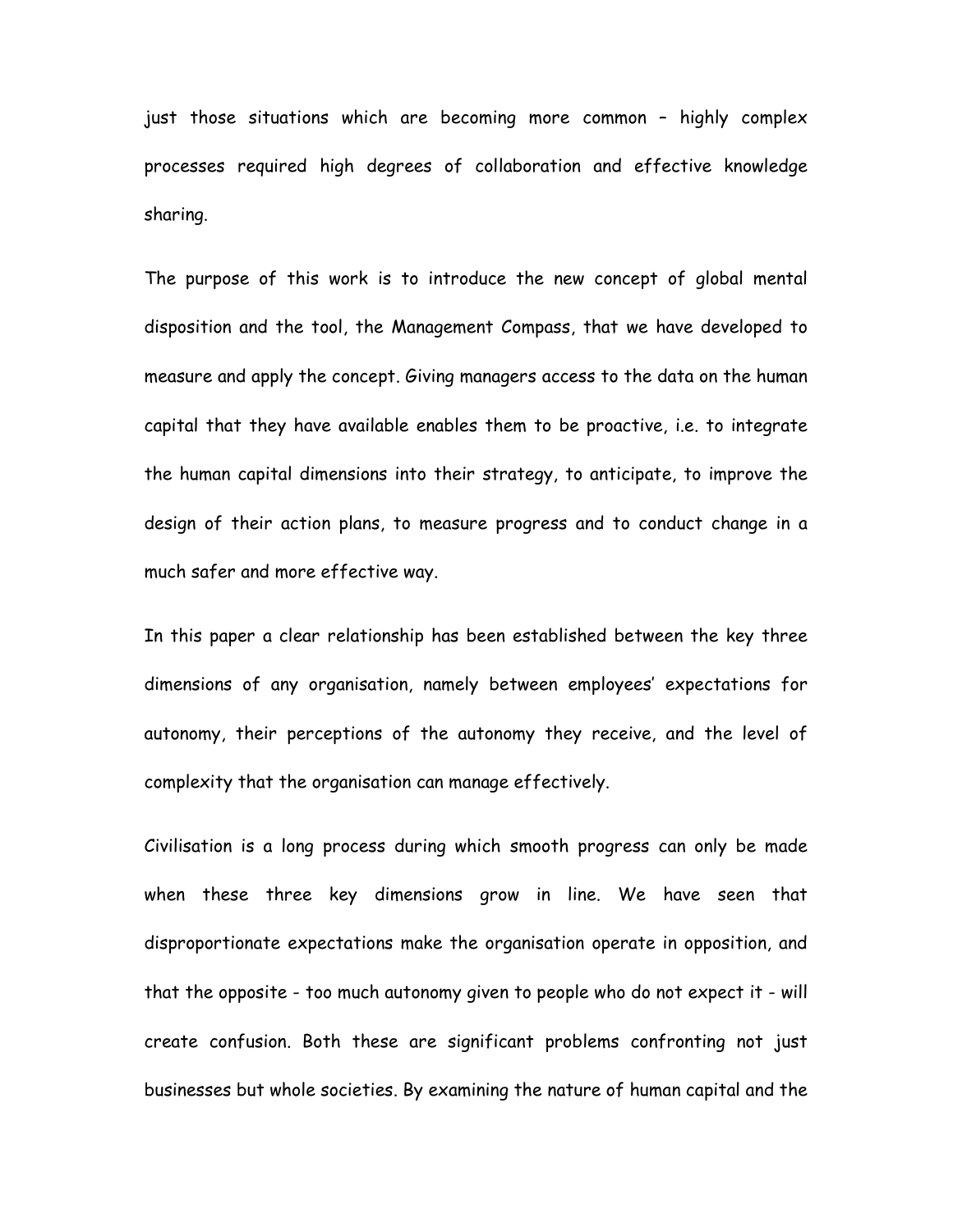relationships between expectations, perceptions and complexity, we can begin to understand more fully the actions needed for success a wide range of areas and activities.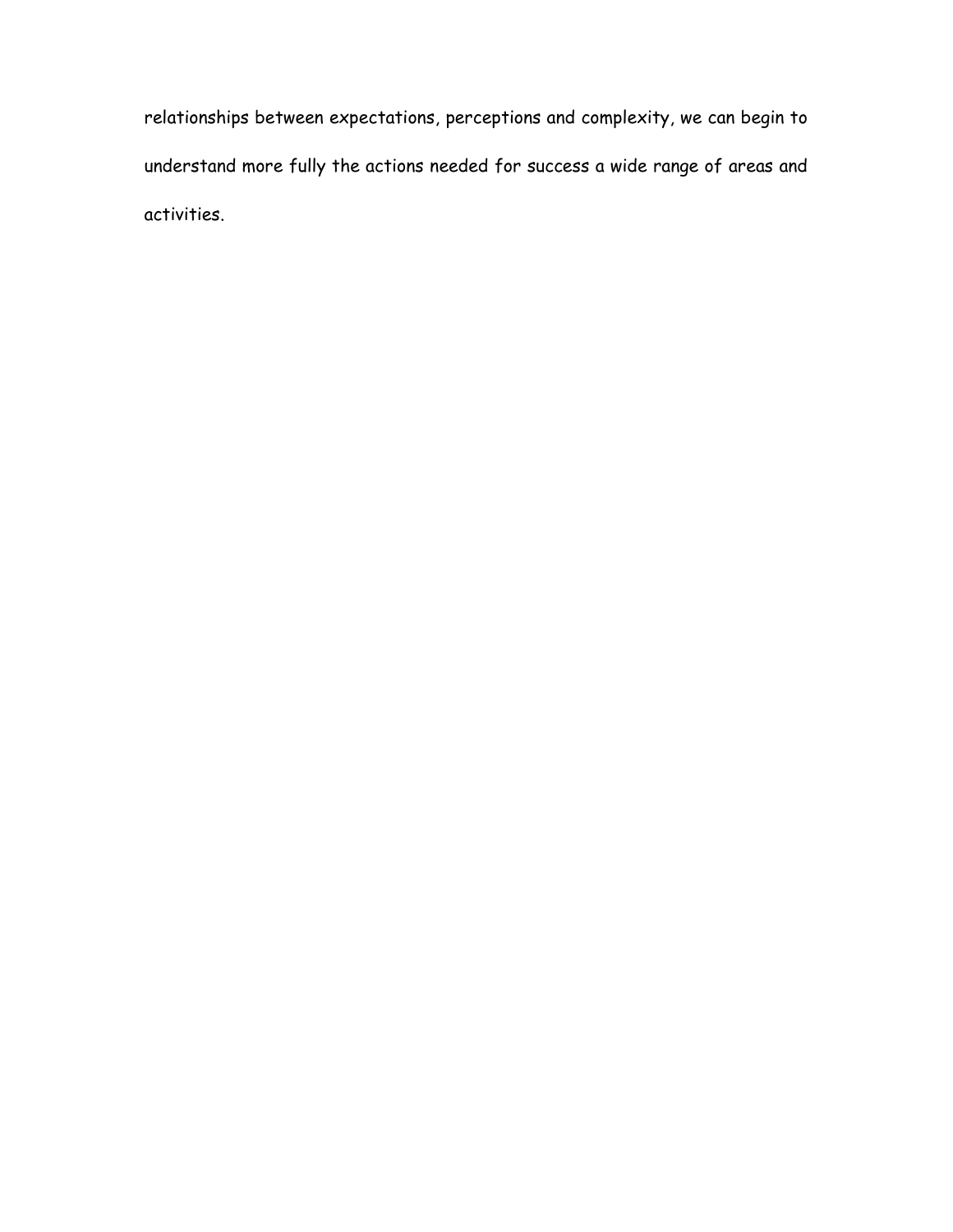References

Chakravarthy, B. (1997). 'A new strategy framework for coping with turbulence'. Sloan Management Review, 39, Winter, 69-82.

De Tocqueville, Alexis. (1831). De la Démocratie en Amérique.

Denton, J. (1998). Organisational Learning and Effectiveness. London, Routledge.

Eccles, R. G. and Nohria, N. with Berkley, J. D. (1992). Beyond the Hype: Rediscovering the Essence of Management. Cambridge, MA: Harvard Business School Press.

Emery, R. E. and Trist, E. L. (1960). 'Socio-technical systems'. In Churchman, C. W. and Verhulst, M. (Eds), Management Science, Models and Techniques. London: Pergamon Press, Vol. 2, 83-97.

Emery, R. E. and Trist, E. L. (1965). 'The causal texture of organizational environments'. Human Relations, 18, 21-32.

Hamel, G. and Prahalad, C. K. (1994). Competing for the Future: Breakthrough Strategies for Seizing Control of Your Industry and Creating the Markets of Tomorrow. Boston: Harvard Business School Press.

Harvey, C. and Denton J. (2000). 'To come of age: the antecedents of organisational learning'. Journal of Management Studies. Vol. 36, No. 7, pp. 897- 918.

Kanter, R. M. (1983). The Change Masters: Innovation and Entrepreneurship in the American Corporation. New York: Simon and Schuster.